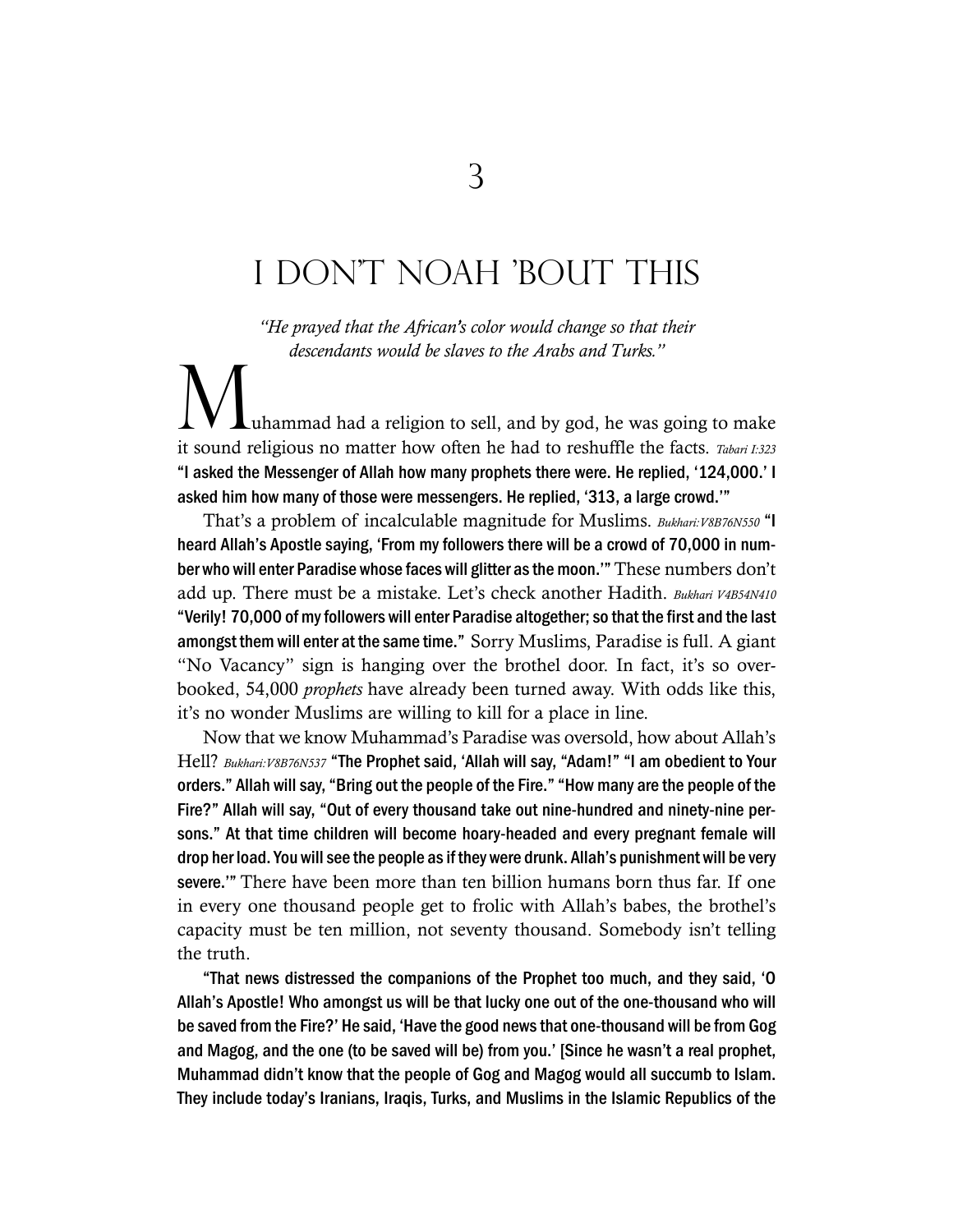Russian Federation.] The Prophet added, 'By Allah, I Hope that you Muslims will be one third of the people of Paradise.' On that, we glorified and praised Allah by saying, 'Allahu Akbar.' The Prophet then said, 'I hope that you will be one half of the people of Paradise.'" Therefore, a maximum of 35,000 Muslims will burn in lust rather than in Allah's fire. That represents 1 in 90,000 Muslims. Said another way, if you were to fill a stadium with 90,000 Muslims, all but one would go to hell. Unless, of course, the "prophet" was lying. (In that case, they will all lose.)

Gog and Magog is Islam's time bomb—a gift from the Jews. We'll discuss the implications in the last chapter. For now, it's sufficient to know that Muhammad was over-hyping hell and overselling paradise. And if his Islamic god was really *God,* we're in trouble. He's so unmerciful, unforgiving, unloving, intolerant, and sadistic 99.9% of us are destined for hell.

Throughout the Sunnah and Qur'an, Muhammad falsely attributes Muslim prophet and messenger status to Biblical characters in order to remake them in his image. Most every prophet/messenger listed in the Qur'an came from the Bible, including: Adam, Noah, Seth, Abraham, Lot, Jacob, Joshua, Jonah, Job, Moses, David, Solomon, Saul, Elijah, Ezra, Enoch, John, and Jesus. Moses is mentioned by name in 500 verses, Abraham in 250. Muhammad's non-Biblical list consists of mistakes and myths. For example, the oft-mentioned Hud was from the mythical land of "Ad." (Something Muhammad couldn't do.)

"I asked the Messenger, 'Who was the first of them?' He replied, 'Adam.' I asked him whether Adam was a prophet sent as a messenger. He replied, 'Yes, Allah created him with His own hand and blew some of His spirit into him. Then He immediately fashioned him in perfect shape.'" So much for fermenting him. (Qur'an 15:26 & Tabari I:261)

*Tabari I:324* "When Adam was about to die, he called his son Seth and appointed him his heir. He taught him the hours of day and night and how the creatures should worship in each hour. He informed him that each hour had its special kind of creatures to worship in it. Then he said, 'Son, the Flood will be on earth and last seven years.' Adam wrote his will and addressed it to him." While there is substantial evidence of the Biblical flood, it did not last seven years, and if Adam had been a prophet he would have gotten the facts right. Further, we were just told that animals are to practice Islam, worshiping, at prescribed hours.

"After Adam's death, political leadership fell to Seth. According to a tradition on the authority of the Messenger, Allah revealed fifty scrolls to Seth." That would mean that between Adam and Seth, there were seventy-one scrolls of scripture. You'd think that with this vast quantity of divine revelation, the great Messenger of Allah would tell us something about their contents—some divine truth, perhaps. No. Sorry. Not even a hint. That's because they never existed, and since they didn't exist, they were hard to plagiarize. "'O Messenger of Allah, how many books did Allah reveal?' He replied, '104.'" Assuming that the Qur'an was one of them, what's in the other 103?

We have this treasure on the authority of the Messenger, *Tabari I:328* "When the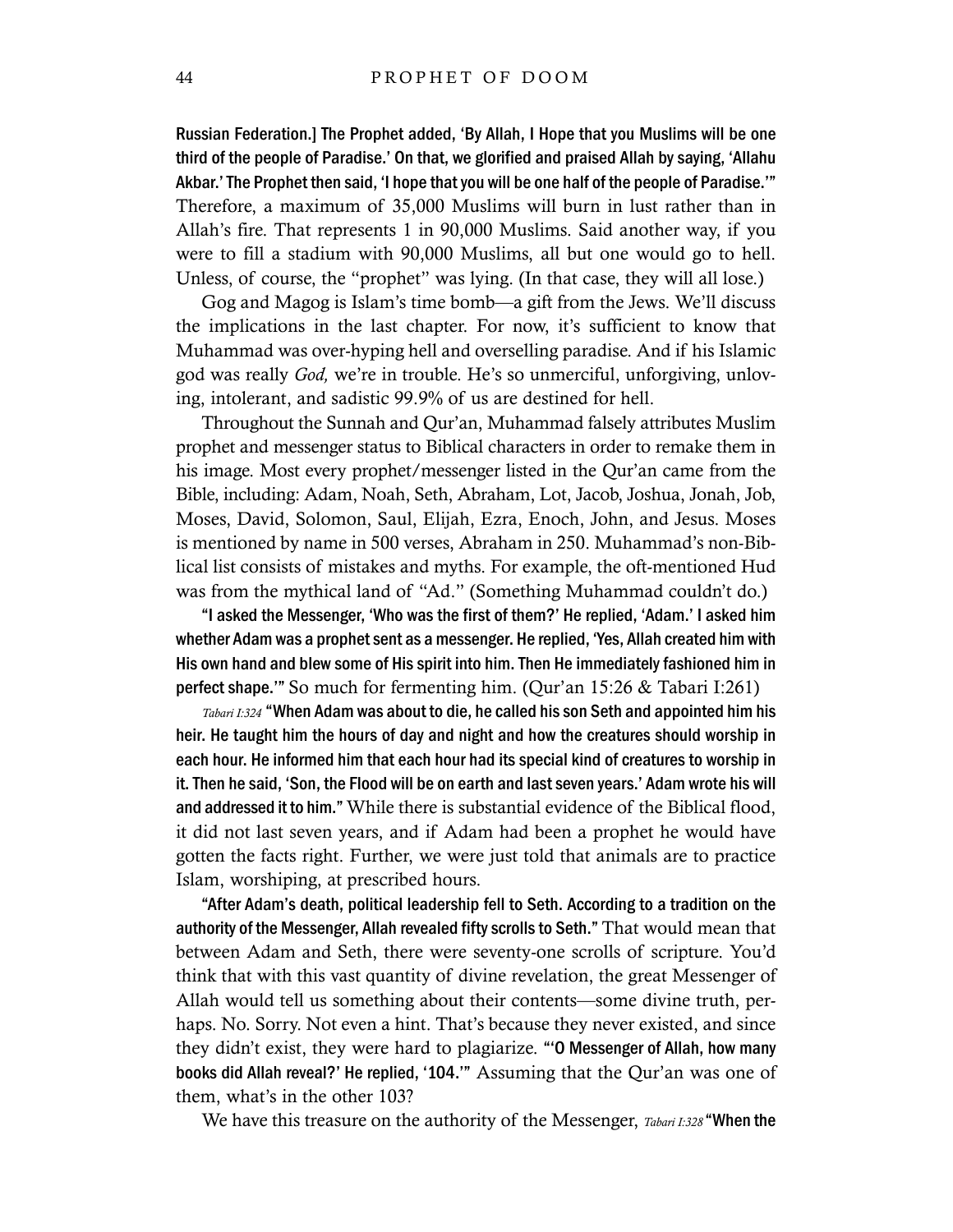angel of death came to seize Adam, he said, 'You have come too early. Sixty of my years remain.' The angel of death replied, 'Nothing remains. You gave those sixty years to your son David.' The Messenger continued, 'Adam denied it, and so on that day Allah established written documents and commanded the use of witnesses.'" David was 3000 years removed from Adam—hardly his son. And how can writing have been established while Adam was on his deathbed? Just a moment ago, Allah said he gave Adam twenty-one written scrolls and taught him the alphabet.

A paragraph later, we're told: "Allah wrote this down in a document and had the angels witness it.… Whereupon Allah had the document brought down and had the angels produced as witnesses against him." If Allah wrote, and if the Qur'an was important, why did it come down in the form of clanging bells and oral recitals rather than scrolls? (The answer is: it's easier to get scriptural approval for power, lust, and booty if you're making it up as you go along.)

*Tabari I:332* "Adam died. Seth and his brothers were in the regions east of Paradise at a village that was the first on earth." Wait a minute; Allah said Paradise was up, and therefore not *on* earth. And how can this be the first village if Allah created cities on the third day of creation? We were even told that his footsteps became villages en route to Mecca. Somebody ought to have edited this stuff before trying to pass it off as scripture.

The prophet's next line further confirmed that he wasn't inspired by God. "The sun and the moon were in eclipse for seven days and nights." That's impossible. The sun is eclipsed by the moon and the moon by the earth's shadow. They cannot both be "in eclipse." Even a pretend god ought to be smarter than this.

To establish a Muslim ritual, Muhammad said, "When Adam died, the angels washed him separately several times with water and prepared a burial site. They said, 'This shall be the custom among all Adam's children.'" In Islam, non-martyrs are buried this way. Martyrs, like today's suicide bombers, are not washed. The blood of innocents smeared on their bodies is a badge of honor, Allah's signal to escort them directly into paradise—wherever it might be.

"The Messenger said, 'Your father Adam was as tall as a very tall palm, that is sixty cubits. He had much hair and his privy parts were concealed. When he committed the sin of eating from the forbidden [wheat] tree, his secret part became apparent to him. He fled about in Paradise, but a tree encountered him and seized him by his forelock… When he was about to die, Allah sent down embalming chemicals and a shroud for him." Didn't Allah say Adam was bald because he bumped into heaven falling down? (Tabari I:298) And why would Allah need embalming fluid in heaven?

*Tabari I:333* "Ibn Ishaq said, 'He was buried in Mecca in the cave of Abu Qubays, called the Treasure Cave.'" But there is no reason to look for his big bones there because, "Noah took them out, placed them in a coffin, and carried them along in the ark…. When Noah left the ark, he buried Adam in Jerusalem. And as mentioned before, Eve spun, wove, kneaded, baked, and did all kinds of women's work."

One of the reasons I have been reporting these early Islamic Traditions is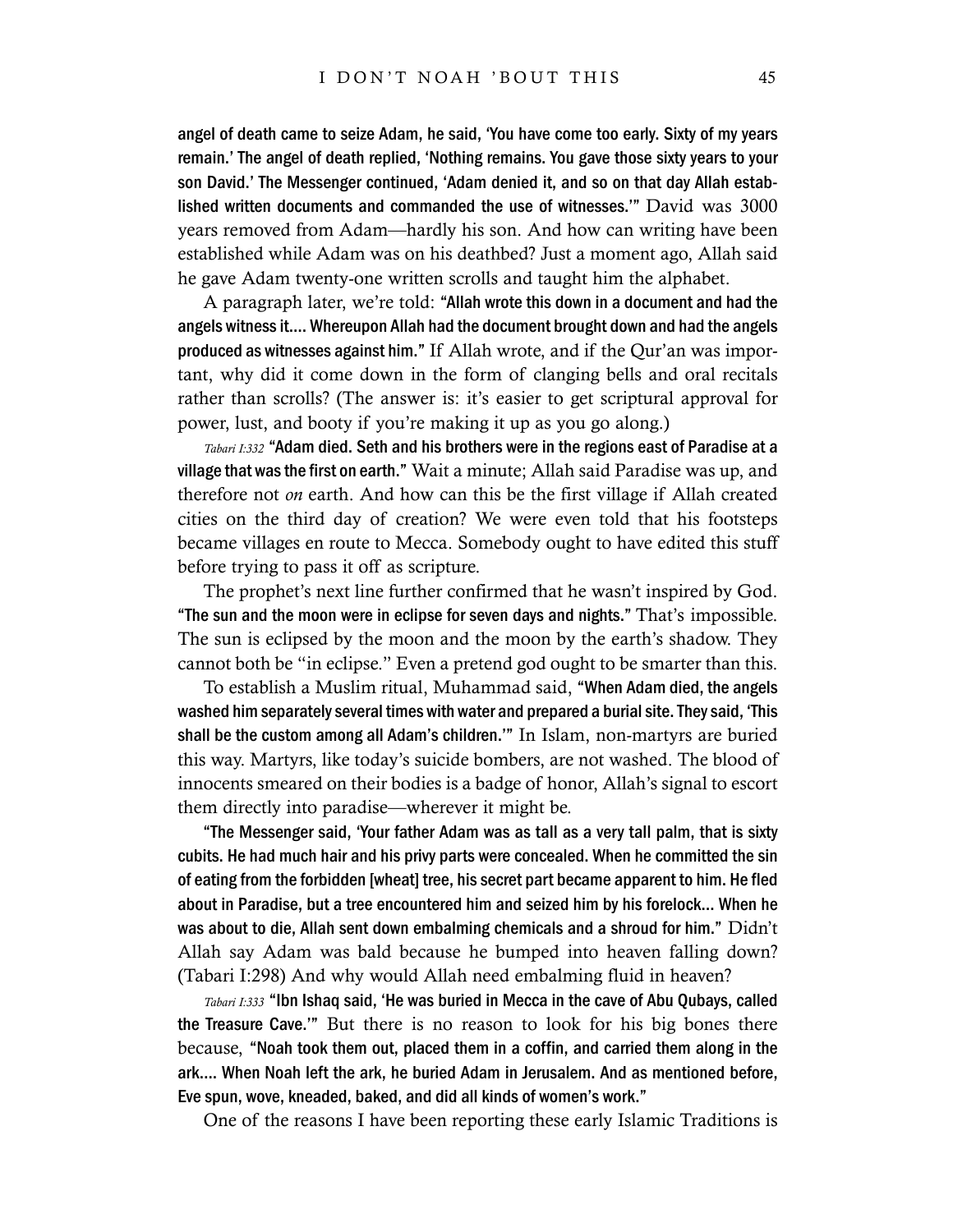because they provide an insight into Muhammad's character. They establish a pattern of behavior—a willingness to deceive. Specifically, they demonstrate that Muhammad was willing to pass himself off as an authority on godly and spiritual things when he clearly was not. That means his claim to being *the* Messenger of God is suspect. Therefore, so is the Qur'an and Islam.

The second reason that I have shared so many of these with you is to demonstrate that Muhammad was incapable of innovative thought. Lacking creativity and godly inspiration, he corrupted the Bible and plagiarized the Talmud. In that regard, he and the fallen angel Lucifer had a great deal in common. Simply stated, Muhammad was not capable of inventing a religion. You will soon learn that the prophet actually stole the entirety of the religious scam that became Islam.

Third, these twisted variants all serve a purpose. Muhammad used them to justify the inclusion of Qusayy's pagan practices into Islam. They gave the Five Pillars, all of which were pagan, some semblance of monotheistic credibility. Time and again, Muhammad rewrote Jewish history to make Allah, Mecca, the Ka'aba, Hajj and himself seem worthy of veneration. He recast Adam, Noah, and Abraham as Muslim messengers focused on Mecca.

If Adam, Noah, and Abraham weren't Muslims, then the preponderance of the Qur'an was stolen, not revealed. There's no other explanation for Allah's dependence on the Bible and Talmud. So Muhammad must convince us that the Jewish patriarchs worshiped Allah, received Qur'anic revelations, made journeys to Mecca, built the Ka'aba, worshiped there, and performed a complex array of Islamic rituals. If he fails in this regard, if his revisionist stories aren't *believable*, then the Qur'an is a forgery, Islam is a counterfeit, and Muhammad was a fraud. That being the case, there is no justification for them to kill us over it.

Finally, Muhammad corrupts the lives and words of Adam, Noah, Lot, and Abraham to excuse his pathetic existence. The Islamic Adam had a cavalry; he was a warrior and a tyrant just like Muhammad. Like the Islamic prophet, the Muslim Cain was guilty of incest; he was driven to murder by lust. The Islamic Noah wanted his people to be slaughtered for mocking him. The Islamic Abraham destroyed the small idols so that his people would turn to the largest one. Muhammad recast these men in his image. They were all embroiled in arguments with their peers that mirrored Muhammad's Meccan trials. In each case Allah punished those who rejected the messenger just as Muhammad claims he will torment those who deny him.

**众 中 C 6<sup>米</sup>** 

With Muhammad's agenda in mind, let's march ahead. *Tabari I:335* "Seth stayed in Mecca performing the hajj pilgrimage and the lesser umrah until he died. He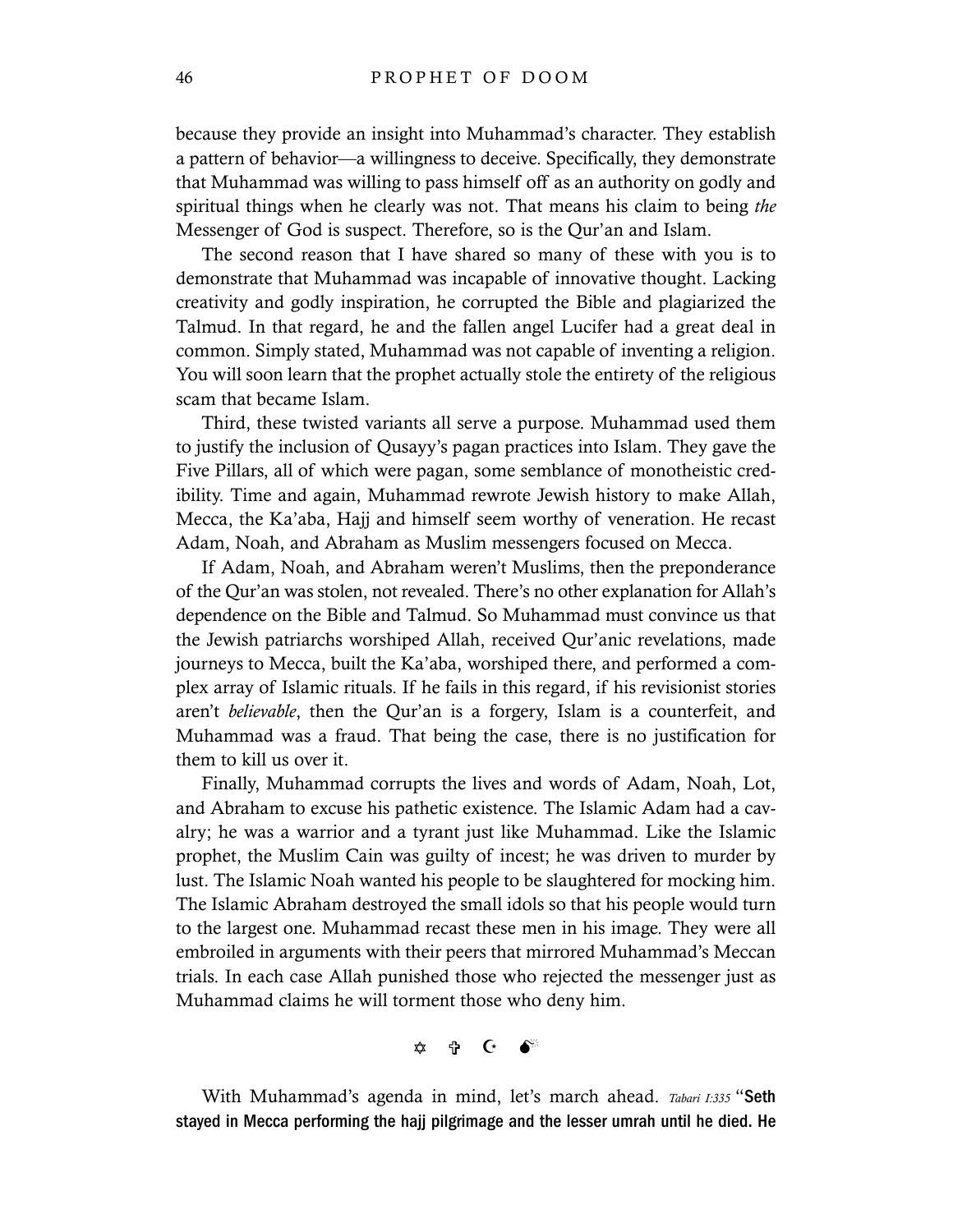added the scrolls revealed by Allah to those of his father, Adam, and acted in accordance with their contents. He built the Ka'aba with stones and clay." If the Ka'aba gets one more builder it's going to become the Tower of Babel.

In the interim, we have the scrolls of babel: "The people of the Torah said, 'Enoch was born to Jared. Allah granted him the gift of prophecy. He revealed thirty scrolls to him. He was the first after Adam to write and to exert himself in Allah's Cause [Jihad]. He was the first to cut and sew clothes. He was the first to lead some of Cain's descendants into captivity and to enslave them.'" Not to be picky, but I thought that Eve was a stay-at-home mom. And I suppose fighting made Enoch the first good Muslim, a devout religious lad following in the footsteps of Muhammad.

We now have one hundred scrolls. How is it then that the first mentioned in the Qur'an were from Abraham and Moses, who have yet to be born? Qur'an 87:18: "This is surely in the earlier Books, the Books of Abraham and Moses."

The next Hadith confirms the source of Muhammad's religious material. *Tabari I:346* "Someone among the people of the Torah said, 'Methuselah was born to Enoch. He was the first to ride horses, because he followed his father's prescribed practice with respect to the jihad.'" How could Adam have established a cavalry, as an earlier Hadith claimed (Tabari I:318), if he didn't ride? Or why, if he didn't fight?

"The people of the Torah say that Lamech was born to Methuselah and that Lamech begat Noah." But it is Muhammad who tells us in the Hadith that Noah's people were just like the Meccans of his day: "Noah would admonish his people, but they mocked him. Allah revealed that he had given Noah's people a postponement from punishment so that they might apologize. Noah's people worshiped idols. So Allah sent His punishment down upon them and annihilated them." Everything Muhammad claimed happened to Noah actually happened to him.

Starting with the sixth chapter, *Prophet of Doom* will focus entirely on Muhammad's life. But between now and then you should know that the Qur'an says it was Muhammad who "admonished his people, but they mocked him." So "Allah revealed that He had given" the Meccans "a postponement from punishment so that they might apologize" to Muhammad.

Thirty times in the Qur'an, and countless more in the Hadith, Muhammad replays this twisted variant of Noah. Each is designed to scare the Meccans into submission. By remaking Noah in his image, and recasting Meccans in the role of Noah's people, Muhammad was able to make his impotent and vicious god appear capable of serving his prophet's interests. This was an incredibly clever approach. Muhammad knew that his "god" wasn't real, and thus Allah was incapable of miracles. So by ascribing a prior miracle to him, his toothless tiger grew fangs.

This next Hadith forces us to make a choice. Either Noah was an Islamic prophet or Islam is a lie. *Tabari I:353* "According to a report on the authority of early Muslim scholars, there were ten generations between Adam and Noah, all of them were followers of Islam. Unbelief originated only in the generation to whom Noah was sent. Noah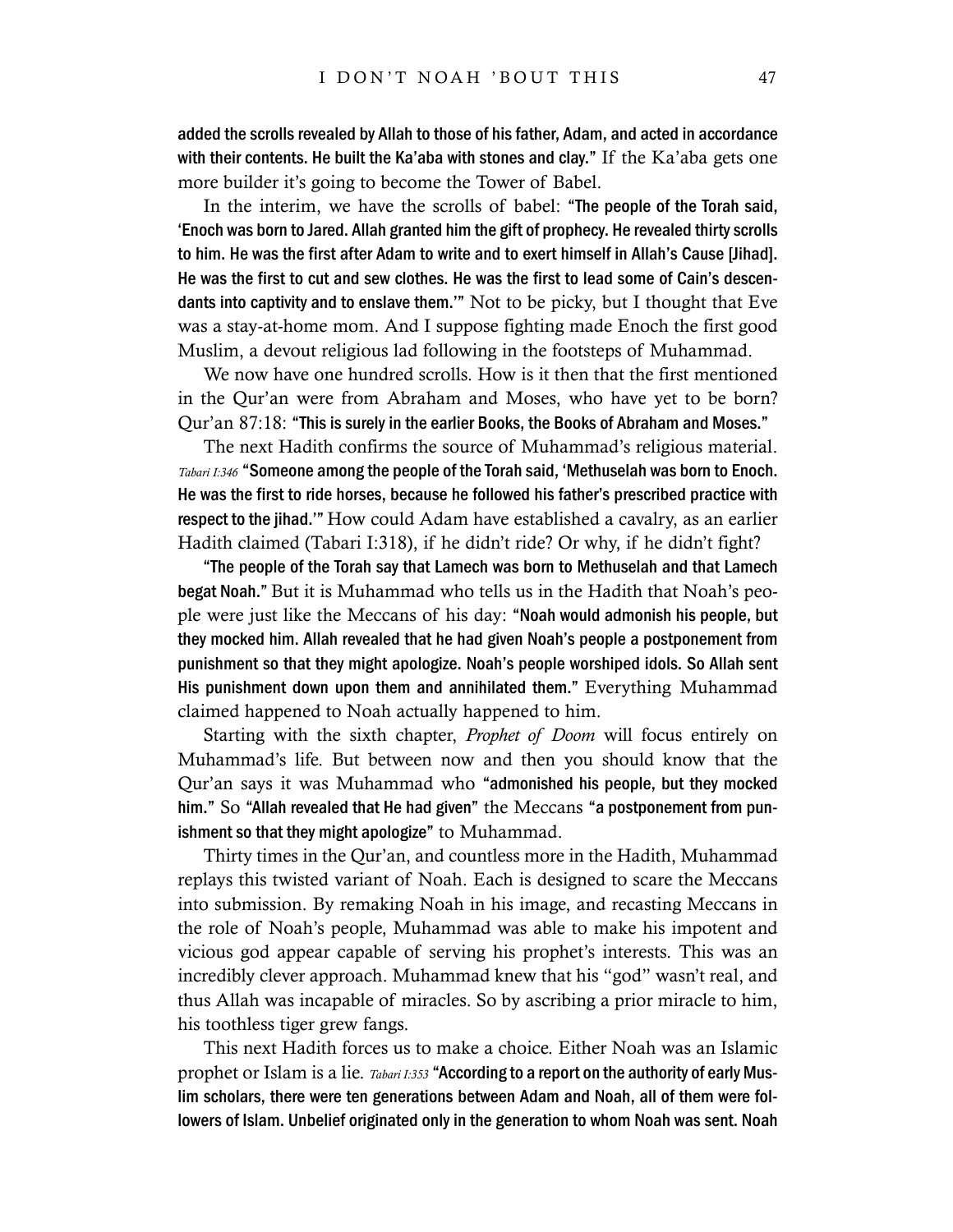was the first prophet to be sent by Allah as a Messenger to a people to warn them and call them to the recognition of the oneness of Allah. Some say that Noah's people committed wickedness, drinking wine, and letting their preoccupation with musical instruments divert them from submission to Allah." If you are agonizing over whether Muhammad has told the truth, think about this: he said "drinking wine" was "wicked" and yet the rivers of Allah's Paradise "flow with wine." Muhammad condemned those who "listened to music," and yet "the angels sing."

"The Qur'an reports that they had idols, for Allah says speaking about Noah, 'My Lord they have been disobedient to me and have followed one whose property and children only add to his loss.'" The real Noah never said such a thing. He wasn't interested in someone submitting to him; he had property and sons. When we reconcile why Muhammad put these awkward words into Noah's mouth we discover that it was actually Islam's prophet who demanded obedience and was denied. It was Muhammad who had neither sons nor property. What's more, the official heirs to the Ka'aba, the property he coveted, had sons.

"They have devised a major plot and said, 'Don't give up your gods. Don't give up Wadd, Suwa, and Nasr. They have led many astray.'" [Qur'an 71:21] While Noah never plotted, Muhammad schemed against his own family for control of a similar list of false gods. Falsely projecting one's faults upon an opponent is an effective and timeless political strategy. It's one Muhammad used to perfection. It is one of the Qur'an's least appealing and most repetitive themes.

Fearing god's terror, however, is unique to Islam. *Tabari I:354* "Allah sent Noah to them to make them afraid of His awesome power and to warn them of His assault. Noah called upon them to act in accordance with the demands given by Allah to His messengers and revealed by Him in the scrolls of Adam, Seth, and Enoch." Like most Islamic Traditions, this one was written to explain the Qur'an, to provide a sense of purpose and place to a book that lacks context, history, and chronology. As we dive into the surah for which this was written, notice the similarity between Muhammad's voice and Allah's.

*071.001* "Surely We sent Noah to his people, saying: 'Warn your people before there comes upon them a painful punishment.' He said: 'O my people! Surely I am a warner to you that you should fear Him and obey me.'" Why Muhammad had Noah's say such things will become increasingly obvious. But before we leave this opening verse, I'd like to point out one of the many differences between the Qur'an and the Bible. Biblical prophets told us to love and obey Yahweh, not themselves. Islam's prophet ordered Muslims to *fear* Allah and obey *Muhammad*.

The following verse replicates Muhammad's experience in Mecca down to the smallest nuance. *071.003* "He said: 'I have called my people night and day! But my call has only made them flee the more. They put their fingers in their ears and persist, puffed up with pride.'" *071.008* "Then I called to them aloud. I spoke to them in public and I spoke to them in secret. I said, 'Ask forgiveness of your Lord. He will send down upon you the cloud, pouring down abundance of rain, and help you with wealth and sons, and make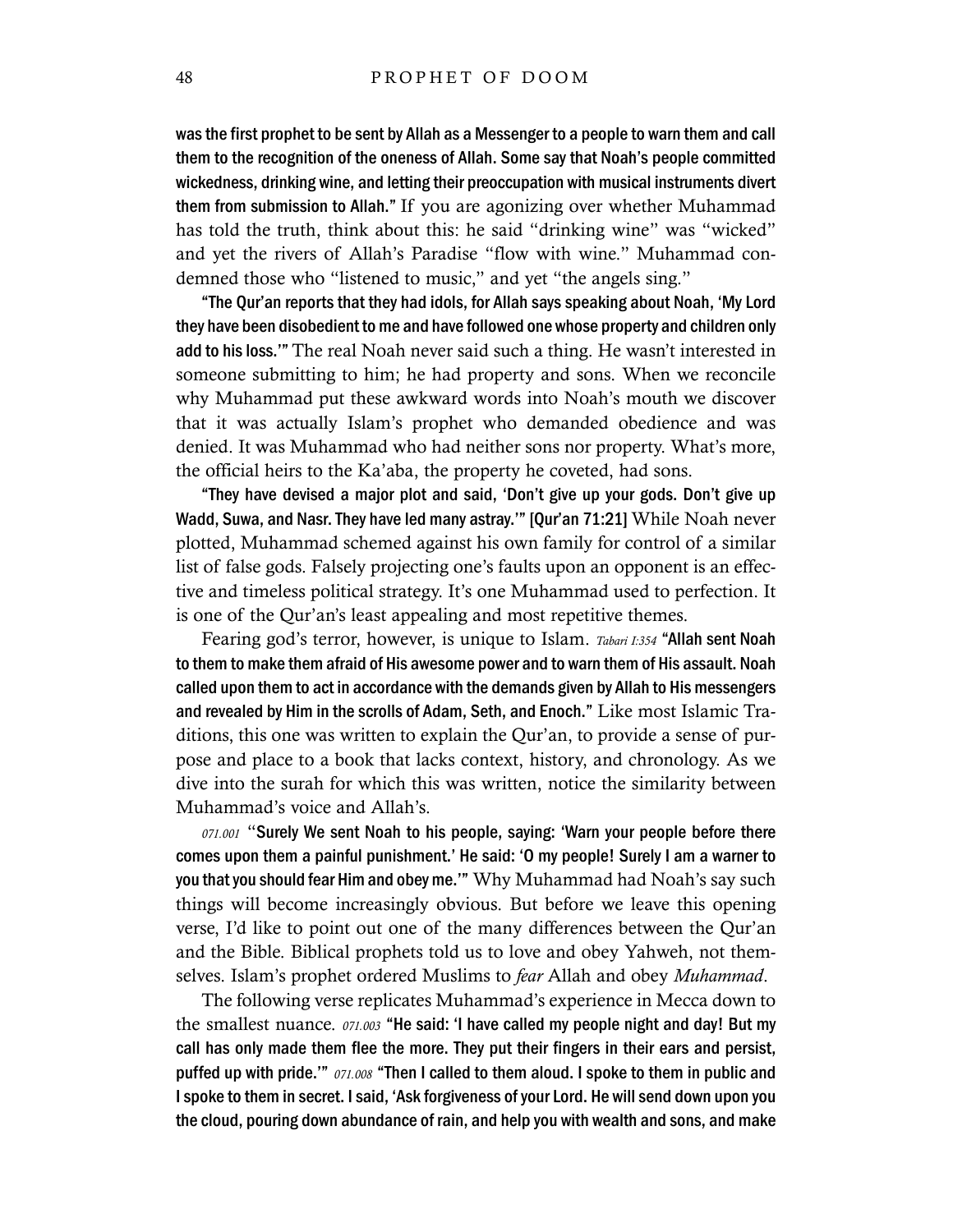for you gardens, and make for you rivers.'" Holy cloudburst. This is a sadistic joke. The last thing Noah's clan needed was rain. But since this story was being recast for Muhammad's tribe in central Arabia, a place that was desperate for water, the reward must have seemed divine. So to make Noah look like a mini-Muhammad, the victims of the flood were to be rewarded with a deluge. How's that for a twist?

*071.013* "What is the matter with you that you do not fear Allah? He has created you through various grades. Do you not see how He has created the seven heavens, one above another, and made the moon a light, and made the sun a lamp? ...Allah has made you grow out of the earth as a growth." The harder Muhammad tried to prove Allah was actually god; the less godly Allah actually appeared.

In this next verse Allah's words are virtually identical to Muhammad's in an earlier Hadith. It makes you wonder who was speaking for whom. *071.021* "Noah said, 'Lord, they have disobeyed me and followed him whose wealth and children have added nothing but loss. They have planned a very great plot. And they say: "By no means leave your gods, nor leave Wadd, Suwa and Nasr."'" We have traversed time and brought Noah into Muhammad's Mecca. Only the names have been changed to protect the guilty. The Meccan gods' names were Manat, Al-Lat, and Al-Uzza while their Arabian rivals were Wadd, Suwa, and Nasr.

*071.024* "They have led astray many. Because of their wrongs they were drowned, then made to enter fire, so they did not find any helpers besides Allah. [How was Allah a helper if they were drowned and roasted?] And Noah said, 'My Lord, leave not one of the unbelievers on the earth. For surely if You leave them they will lead astray Your slaves, and will not beget any but immoral, ungrateful children.'" Saying that Noah asked God to wipe out his people is a sacrilege. Nothing could be further from the truth.

But by saying this, the Qur'an has given us a window into the soul of its prophet. It was Muhammad who wanted his clan punished, not Noah. The Meccans mocked Muhammad, so he threatened to slaughter them. And while you will read these words later, directly from Muhammad's lips, for now he's too big a weasel to stand up and accept responsibility. His thoughts have been attributed to another, besmirching a noble man's character.

So ask yourself: why would the Qur'an put such ugly words on Noah's lips? What did Muhammad have to gain by deceiving his people? These lies didn't spontaneously appear; there must have been a motive. And if there were a motive, the lie was more than immoral; it became criminal.

While the Qur'anic account of Noah is foolish and mean-spirited, these things aren't crimes, nor is making a mistake. Lying is, however, when it's done for material gain. Today we call it fraud. The legal definition is: deceit or trickery designed to garner an unfair or dishonest advantage. Fraud is a knowing departure from truth to purposely mislead others for the sole purpose of unwarranted material gain. That's precisely what is happening here.

During this phase of Muhammad's "ministry" in Mecca he wanted his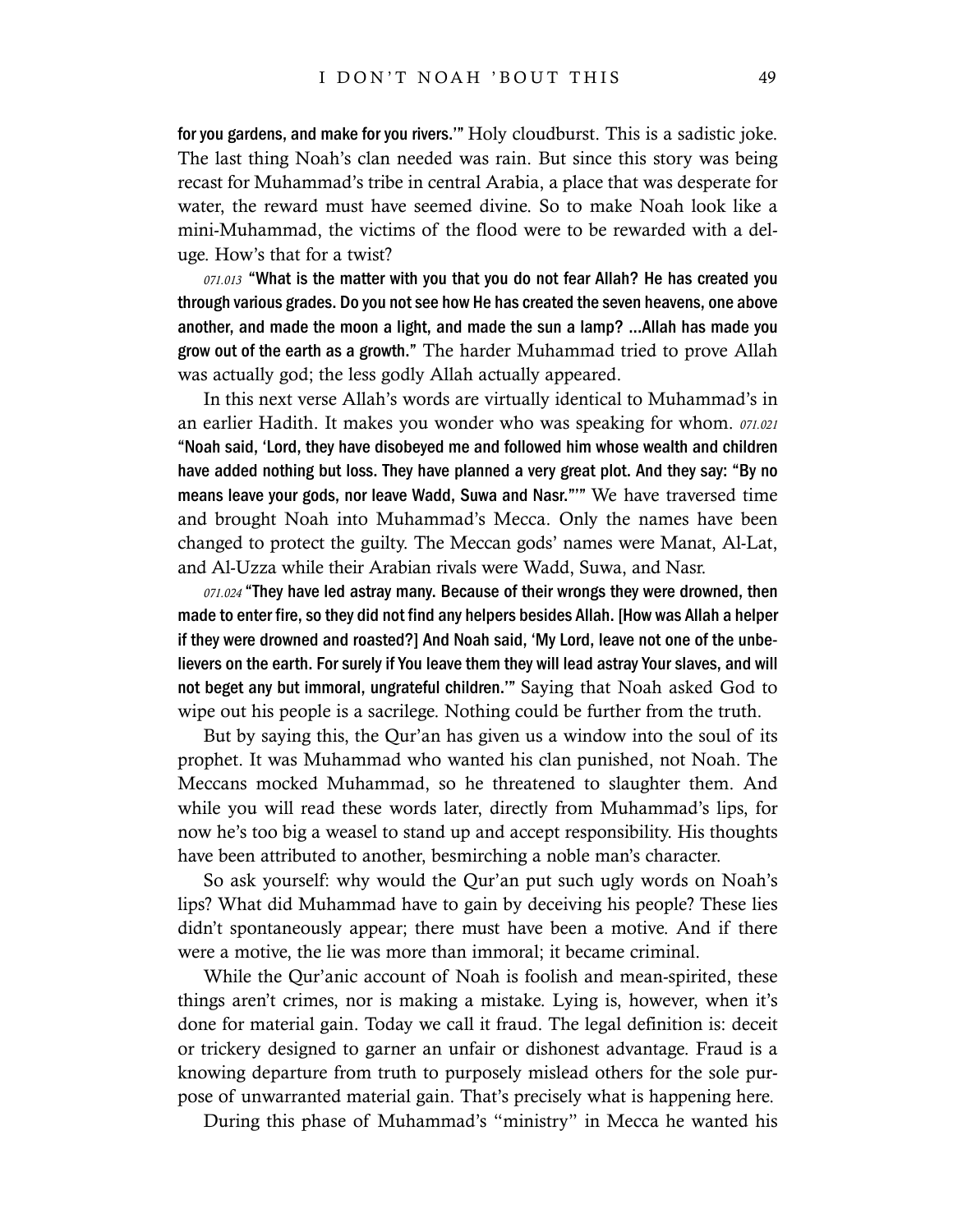tribe to abandon all the Ka'aba gods except Allah—the idol that had "called" him to be its prophet. In this verse, Muhammad went on the attack, saying that the lesser idols needed to go so that his idol and his idol's messenger could gain control over the Ka'aba Inc.—the town's religious scam. The power and wealth Muhammad coveted flowed into the pockets of those who controlled Allah's House. So Muhammad was willing to deceive his kin to garner an unfair advantage over them for material gain. Islam's prophet profited by perpetrating a fraud. A crime has been committed.

Fortunately, a little outcome-based math will help lighten the mood. "Allah sent Noah to his people when he was 350 years old. He stayed among them 950 years. Allah sent Noah to them when he was 480 [not 350] years old. Allah commanded Noah to build the ark. He boarded it at the age of 600 [not at 1300]." Can you imagine attending an Islamic math class?

"All those people drowned." Maybe the Islamic Noah's preaching wasn't any more positive than Muhammad's. *Tabari I:358* "Noah's people used to grab him and choke him until he became unconscious. When Allah wanted to ruin them, Noah cursed them, saying, 'Lord, they have disobeyed me and have followed one whose property and children only add to his loss…Lord, let no unbeliever stay on the earth!'" The Hadith claim the worst abuse Muhammad endured in Mecca was being grabbed and choked. And as a result of being disobeyed, Muhammad cursed his people. Every word of this is designed to recast the Biblical patriarch into the spitting image of Muhammad.

Early Muslims had a problem keeping their stories straight and their facts believable. "The length of Noah's [supertanker] ark was 1,200 cubits, and its width was 600 cubits." A nearly four thousand-foot boat—improbabilities like this in supposedly inspired scripture are troubling…or telling.

Listen to this: *Tabari I: 367* "The Apostles said to Jesus, 'Would you send us a man who saw the ark and could tell us about it.' He took a handful of the earth in his palm and asked, 'Do you know what this is?'" While it is hard to believe they couldn't answer the question, it provides an insight into Islam. Muslims don't think, they obey. "'Allah and His prophet know best!' they replied. Jesus said, 'This is the grave of Noah's son, Ham.' He struck the hill with his staff and said, 'Rise with Allah's permission!' And behold there was Ham, with gray hair, shaking the earth from his head." With a miracle of this magnitude, you'd think the Apostles would have at least mentioned it in their Gospels. But they didn't, I suppose, because it didn't happen. What's more, if Jesus resurrected a relatively meaningless figure like Ham, why didn't Allah empower Muhammad, his most important messenger, to bring Abraham back to life, or Moses? Or Jesus, for that matter.

"Jesus asked him whether he had perished in that state with gray hair. Ham replied, 'No when I died, I was a young man, but I thought the Hour [of Doom] had come, and my hair turned gray.' Jesus said, 'Tell us about Noah's ark.' He said, 'It was 1,200 cubits long and 600 cubits wide. It had three stories, one for domestic and wild animals, another for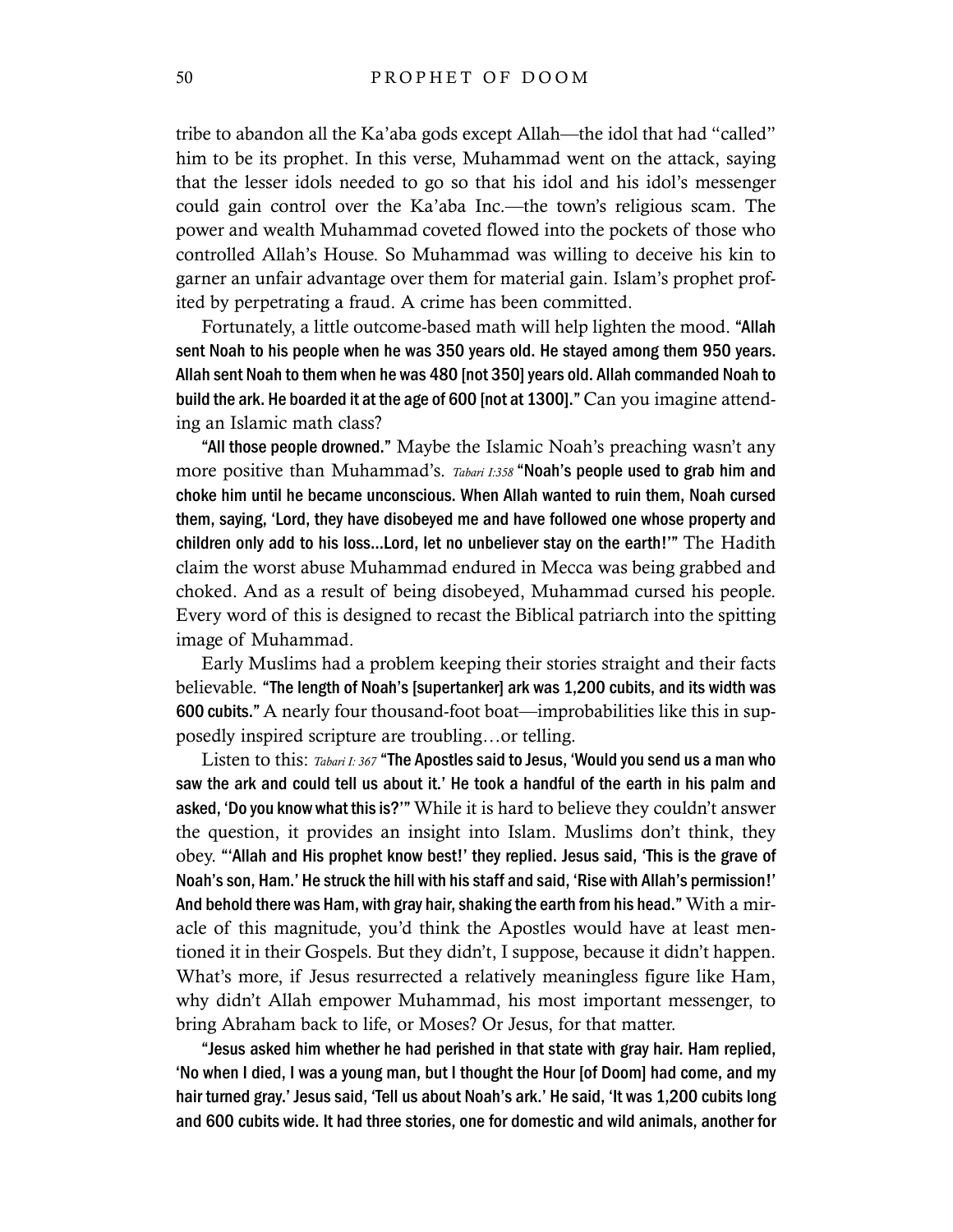human beings, and a third for birds. When the dung of the animals became excessive, Allah inspired Noah to tickle the elephant's tail. He did, and a male and female hog fell down and attacked the dung. When the rat fell down into the seams of the planks of the ark and gnawed at them, Allah inspired Noah to strike the lion between its eyes and a male and female cat came out from its nose and attacked the rat.'" Where does one sign up for a religion like this?

"Jesus asked Ham, 'How did Noah learn that all the places had been under water?' He replied, 'He sent the raven to bring him information, but it found a corpse and pounced upon it, whereupon Noah cursed the raven that it should be fearful; therefore the raven does not like houses. He sent the dove. It came with an olive leaf in its beak and clay on its feet. Noah thus knew….' The Apostles said, 'O Messenger of Allah, why do you not bring him to our people so that he can sit down and talk with us?' Jesus replied, 'How could one who has no sustenance [substance?] follow you?' Jesus said to Ham, 'Go back with Allah's permission.' And Ham turned to dust again."

Rather than jump into the middle of the Qur'an's second version of the deluge, I'd like to sneak up on it so that you might begin to see how Allah manages to weave in his favorite themes. *011.001* "This is a Book [I beg to differ. That simply wasn't true. The Qur'an wouldn't become a book for three decades or more. Most of the revelations weren't even written down. And when the first scribe assigned to Muhammad actually tried to jot some down, he was assassinated.] whose verses are made decisive, then are they made plain, from the Wise, All-aware, [He is entitled to his own opinion, but not his own facts. This is a statement of opinion, as unsubstantiated as it may be.] that you shall not serve any but Allah; surely I am a warner for you from Him and a giver of good news."

*011.012* "Then, it may be that you [Muhammad] will give up part of what is revealed to you…because they say: 'Why has not a treasure been sent down upon him or an angel come to him?'" The things that bugged Muhammad and the Meccans the most were: no money and no proof. The prophet was born into the wealthiest family in Mecca, the custodians of the Ka'aba. Being Allah's keeper had made his kin rich. But not Muhammad, he was abandoned at birth. Dirt poor, he envied—no despised—his own family, cursed them and coveted the wealth they derived from the family religious scam.

The prophet's tormentors wanted to know why a god who had made them rich would leave his messenger poor. They wanted to know why there weren't any miracles if Allah was so powerful. Muhammad was comparing himself to Moses and Jesus. "They did miracles. They were visited by angels. Why not you?" the Meccans probed.

As an interesting aside, the verse asks: "Why hasn't an angel come to him?" The 11th surah was late Meccan, the seventy-fifth in order of revelation. The man who claimed his "revelations" were angelic, had yet to see an angel.

The Qur'an is comprised of a raw and raging debate. Muhammad's tribe disputed his claims and mocked him unmercifully, saying his religion was a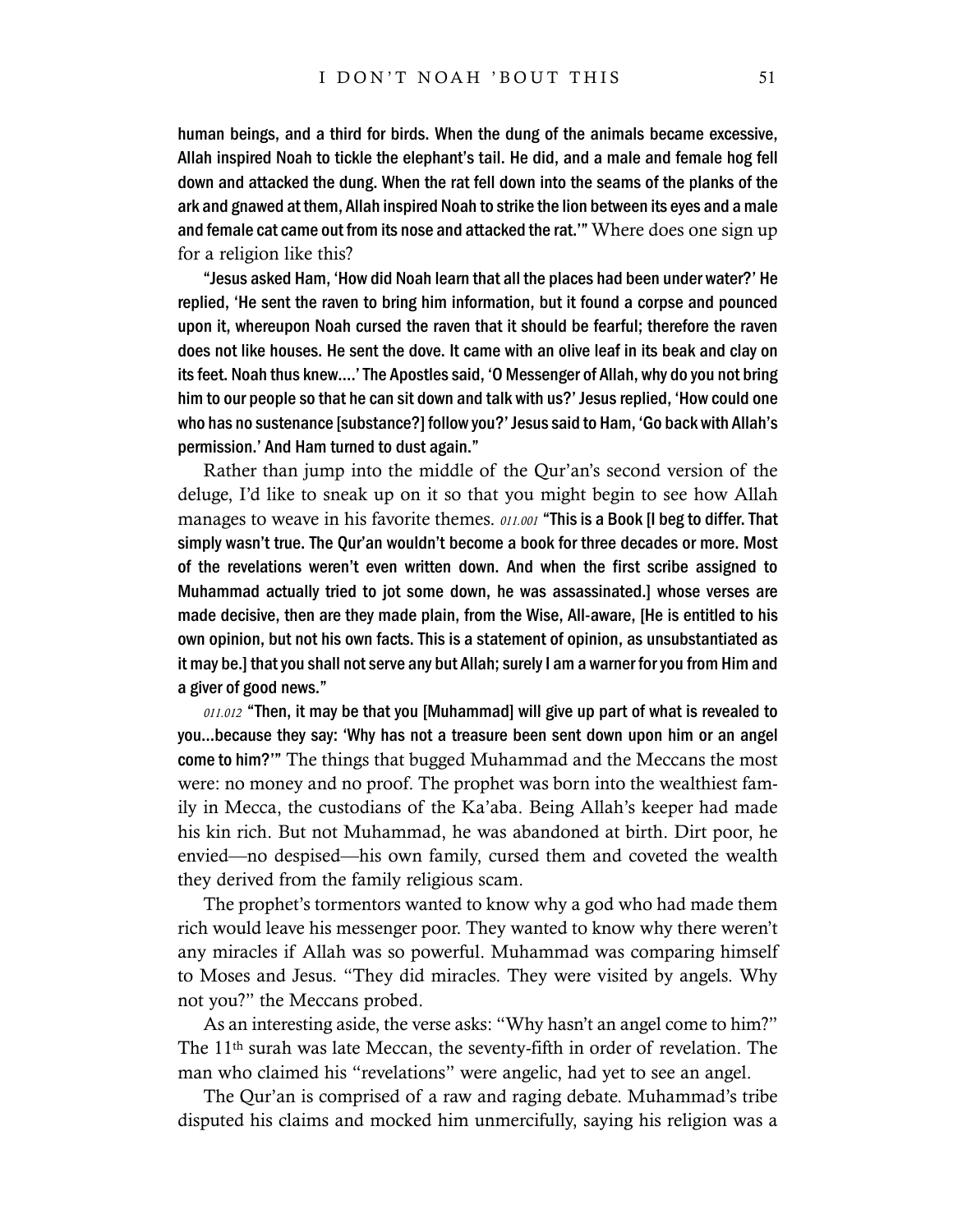forgery, a counterfeit. *011.013* "Or, do they say: 'He (Muhammad) has forged it (the Qur'an).'" His contemporaries knew he was a fraud. And they weren't the least bit shy about saying so. They described him with the same words I am using.

So how do you think Muhammad answered this charge? "Say: 'Then bring ten forged surahs like it and call upon whom you can besides Allah, if you are truthful.'" The Qur'an is saying that this rubbish smells so sweet it can't be garbage. "No one, short of the great Allah himself, is capable of such a wondrous forgery." If that's not delusional, Webster needs to redefine the word.

There were many who rose to the challenge, creating vastly superior prose. Such enlightened men and women were called poets. Oral recitals were the only means of communication because the Bedouins of Muhammad's day were illiterate. And having read the prologue, you know how our hero rewarded the poets who "brought chapters like it." He assassinated them. Dead men tell no tales. *011.014* "But if they do not answer you, then know that it is revealed by Allah's knowledge and no god may be worshiped but He; will you submit?" *Submit*. Not agree. Not understand. Not even believe. Islam is submission.

Have you ever heard a politician say, "Let me make this perfectly clear?" At that moment all you know for certain is that his or her position is anything but clear. Allah uses the phrase "clear proof " in defense of Muhammad with great regularity. Yet he never provides any proof—clear or otherwise. *011.017* "Is [Muhammad] he who has with him clear proof (the Qur'an) from his Lord, a witness from Him reciting it and before it came the Book of Moses? These believe in it; but most men do not believe. The different sects (Jews, Christians, and all other non-Muslim nations) will reject (the Qur'an), so the Fire of Hell will be their promised meeting place."

A second insight here is "most men do not believe." After ten years of preaching to his hometown this prophet inspired less than fifty men. Muhammad was a complete failure as a religious prophet. Islam, the religion of submission, failed in Mecca when Muhammad relied on his words. Islam, the political doctrine of submission succeeded in Medina when Muhammad relied on his sword. Had Muhammad not changed from prophet to pirate, we wouldn't have heard of him and his followers wouldn't be killing us today.

Speaking of the Jewish and Christian "sects," and non-Muslim nations, the Qur'an asks: *011.017* "Who is more unjust than he who forges a lie against Allah? … Surely the curse of Allah is on them…and the punishment shall be doubled for them." Allah, like Muhammad, was eager to curse and punish those who didn't capitulate.

Let's examine the forgeries. As we do, notice the number of times Allah says "surely," which could be translated as, "trust me." *011.025* "Surely We sent Noah to his people: 'Surely I am a warner for you that you shall not serve any but Allah, surely I fear for you the punishment of a painful day.' But the chiefs of those who disbelieved from among his people said: 'We do not consider you but a mortal like ourselves, and we do not see any who have followed you but those who are the meanest of us. We do not see in you any excellence over us. Nay, we deem you a liar.'" If we were to simply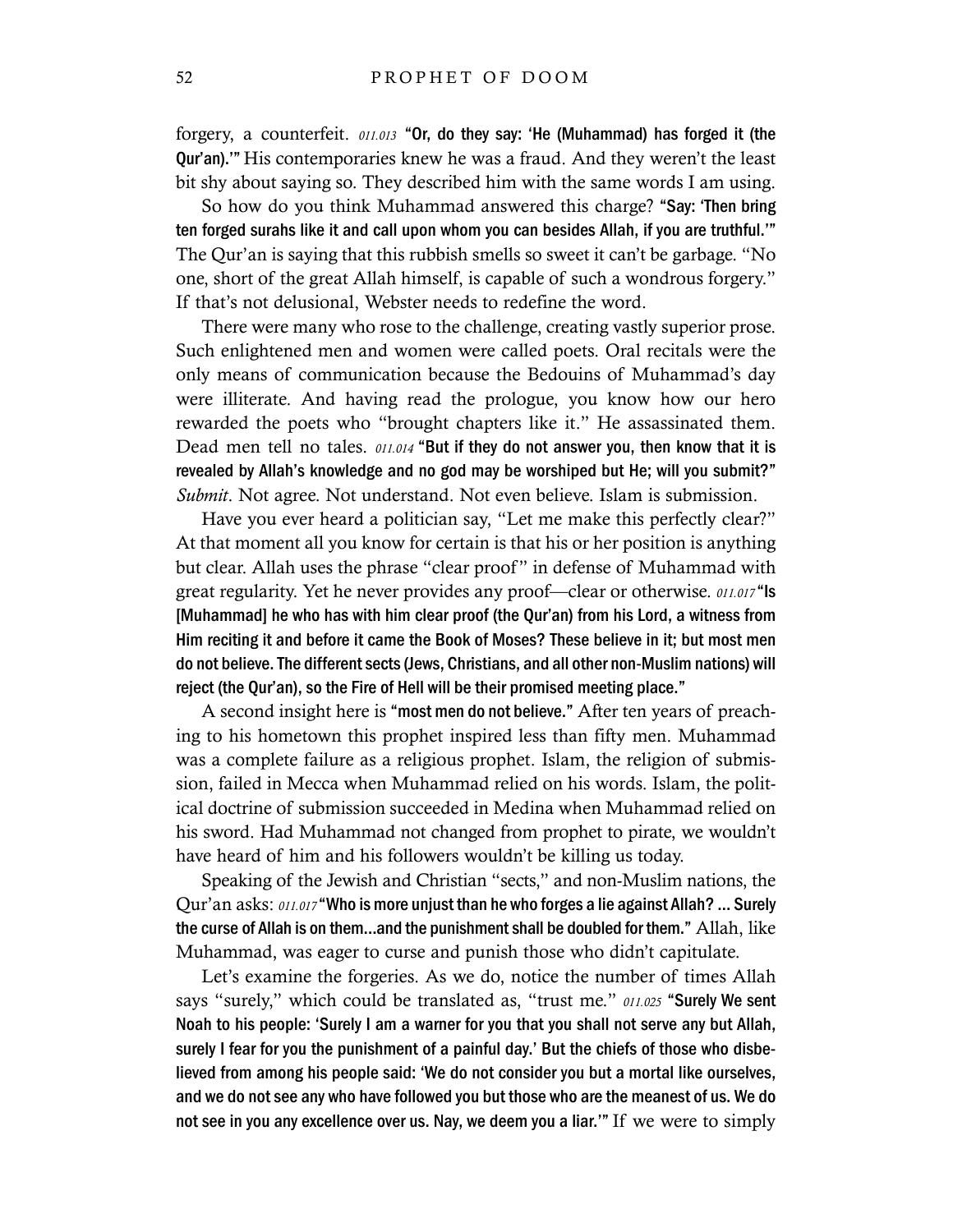substitute speakers, Muhammad for Noah, we could dispense with the core of the Meccan surahs and replace them with this bogus bill.

*011.028* "Noah said: 'O my people, tell me if I have come with clear proofs from my Lord….but I consider you a people who are ignorant.'" Islam's counterfeit Noah said: *011.030* "Will you not mind? I do not say to you that I have the treasures of Allah and I do not know the unseen, nor do I say that I am an angel." This is also transparent. Noah is saying on behalf of Muhammad that he is powerless to get his people to mind. He doesn't have god's wealth, his insights, or angelic support. He's a prophet who can't predict the future. By corrupting Noah in this way, Muhammad infers that all of god's messengers were equally inept.

*011.032* "They said: 'Noah, you have disputed with us at length, therefore bring to us what you threaten us with, if you are truthful.' [The Meccans demanded the same thing and Muhammad's response was identical.] He said: 'Allah only will bring it to you if He pleases, and you will not escape. I intend to give you good advice, but my advice will not profit you if Allah intends to lead you astray.' Or do they say: 'He has forged it? Say: 'If I have forged it, on me is my guilt.'" If this were really god speaking, one would think he'd be a little less transparent with his agenda. Recasting Noah this blatantly, this crassly, as Muhammad, would only fool a fool.

Next, the Qur'an reveals the problem of predestination: *011.036* "It was revealed to Noah: 'None of your people will believe except those who have already believed, therefore do not grieve at what they do. Make the ark before Our eyes and do not speak to Me in respect of those who are unjust; surely they shall be drowned.'" In other words, "Don't preach to your brothers and sisters, sons and daughters, friends and family. Don't love them; don't pray for their souls. I've got other plans for them."

*011.038* "And he began to make the ark; and whenever the chiefs from among his people passed by him they laughed at him. He said: 'If you laugh at us, surely we laugh at you. So shall you know whom a chastisement will disgrace, and on whom will lasting punishment come down.'" Muhammad hated being scoffed at. So while we're on the subject of mockery, let's review a few of the four hundred variations of this theme in the Qur'an. All are allegedly from Allah, and all are in defense of Muhammad. In surah 2:14: "We were joking. But Allah will turn the joke against them." In surah 2:212: "Enamored are the unbelievers and they scoff at the faithful." In surah 5:55: "O believers, do not make friends with those who mock and make a sport of your faith, those who were given the [Bible] Book before you." And from 6:10: "Surely the apostles have been mocked before you; but what they had mocked rebounded on the mockers themselves." It's a broken record—one that required Muhammad to break the record of history so that no one would notice how odd it was for god and prophet to constantly mock their mockers.

*011.040* "Our command came and water flowed forth from the valley. 'Embark in it, in the name of Allah be its sailing and its anchoring; most surely my Lord is Forgiving, Merciful.'" The idea that the ark had sails and an anchor is as incongruous in the context of a flood as depicting Allah as forgiving and merciful. His callous slap on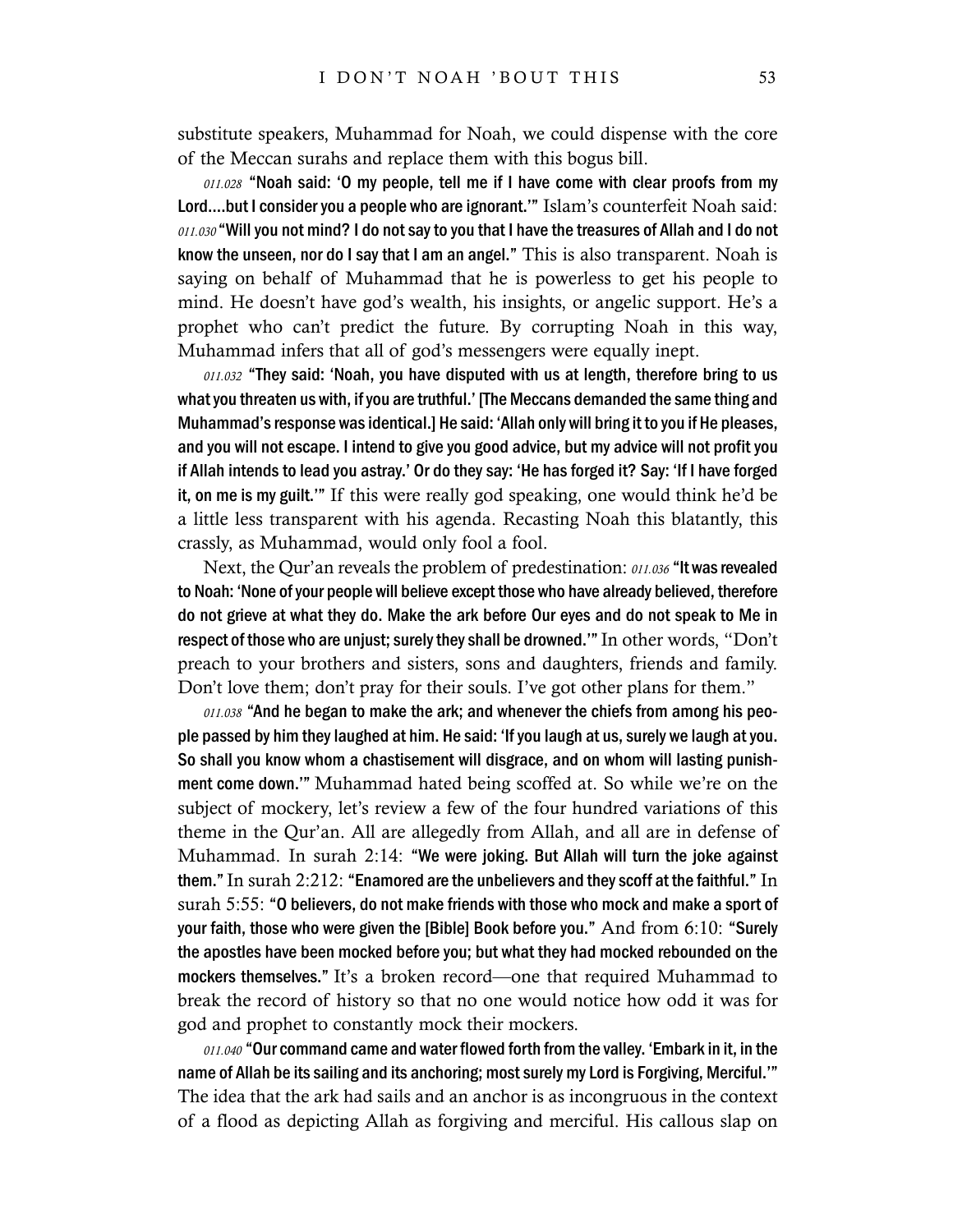Adam's back sealed our fate. Being predestined to the fires of hell precludes forgiveness and mercy. They are mutually exclusive, which means one or both statements must be false. Not good if you're pretending to be God.

Within the Biblical account from which this tale was forged there is considerable truth. Yahweh was indeed grieved over man's behavior. He created us in his image, with a spiritual component, so that we could have a relationship with him. But we, as we have a tendency to do, acted badly. Fortunately, rather than giving up on us entirely and letting us prematurely disintegrate into the barbaric mentality of the twentieth century, Yahweh opted for a fresh start. He saved those who chose to be with him. He told Noah to build an ark as a means of salvation—separating Noah and Yahweh from those who had chosen a less godly path.

Noah, like all men created in God's image at the time, lived near the Garden of Eden, at the headwaters of the Tigris and Euphrates Rivers. That put him quite near the Black Sea. There is overwhelming evidence of a flood of Biblical proportions there. Traces of human settlements dating to Noah's day have been discovered buried under the shores of this inland ocean.

The Bible gives us evidence of an old earth and "humans" apart from spirit-filled man—man created in God's image. Yahweh instructed Noah to cover the ark with pitch—the residue of dead plants, animals, and time. He also talked to Noah about the sons of God marrying the daughters of men. And Yahweh told us that he put a mark on Cain's forehead so that others would know that he was under his protection. If mom and dad were the only humans, that would have served no purpose.

I share these insights because I want you to know several things. When Yahweh said that he made us out of the same elements from which he made the animals he was speaking of humans—Homo sapiens. Adam was a special creation—made of the same raw material but with one important difference. Yahweh breathed his spirit into Adam, creating us with a spiritual dimension.

The Garden of Eden was perfect, walled and guarded, protecting Adam from the death and dying that was occurring all around him—outside of God's protection. But ultimately Adam chose poorly, as did most of his descendants. And that brought us to Noah, his ark of salvation, and a very real flood that led to this new beginning.

The Qur'an follows its revisionist account of Noah's with another fairytale: *011.050* "To Ad We sent Hud. He said: 'O my people, serve Allah, you have no Ilah (God) other than He. You are nothing but forgers of lies.… Allah will send on you clouds pouring down abundance of rain.'" The legendary Hud is giving the mythical Ad the same speech. And that's a problem. It reveals that Allah lacks imagination, an editor, and a memory. The story of the Ad is repeated eleven times. And elsewhere in the Qur'an, Allah says that the Ad were blown away, not flooded. In surah 15 we read: "So those who were Ad turned insolent unjustly in the land, and said, 'Who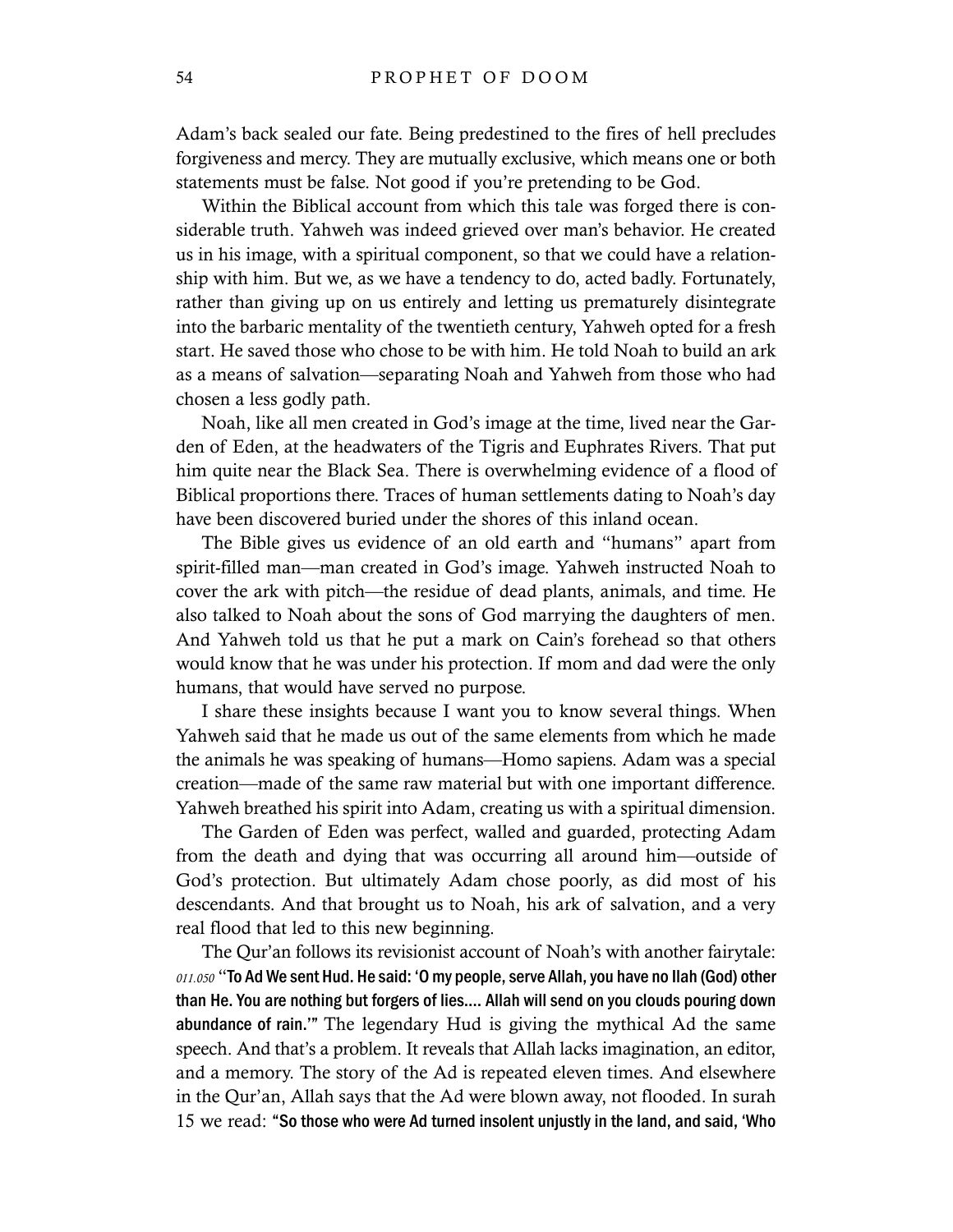is stronger than us?' Did they not see that Allah who created them was far greater in power than they? Yet they refused to believe Our signs so We let loose on them a violent wind for several days of distress to make them taste a most disgraceful punishment here in this world, and far more shameful will be the punishment in hell. They will have no savior."

The story of Noah and his supertanker continued by informing us that Ham made the boat and that he had a brother, Yam. Yam is the unnamed son mentioned in Qur'an 11:42. And then: *Tabari I:360* "The first animal to be put aboard was the ant, and the last the donkey. When Noah brought the donkey in, Iblis [Lucifer] attached himself to its tail, so that it could not lift its legs. Noah started to say, 'Woe to you. Go in.' The donkey rose but was unable to move. Noah said, 'Woe to you. Go in even if Satan is with you.' It was a slip of the tongue, but when Noah said it, Satan let the donkey proceed. It went in, and Satan went in with it. [Lucifer and his fellow jinn must have been deathly afraid of water. Being made of fire, they would have been snuffed out, I suppose.] Noah said, 'How did you get in here with me?' Satan replied, 'You cannot escape from having me on board.' Satan stayed in the rear of the boat."

There was a reason for the Satanic slip. Muhammad's most embarrassing moment, the Satanic Verses, was called a slip of the lip. He said that Satan put words in his mouth when he acknowledged Mecca's pagan idols in return for a bribe. This story was designed to drag Noah down to his level.

Then, straight out of Islam's warped mind we learn: "Noah also carried along Adam's corpse, making it a barrier between the women and men." Since they were all married and from the same family, why? "They boarded the boat on the 10<sup>th</sup> of Rajab and they left on Ashura Day, therefore all people should fast on Ashura. Before the Flood, two sons were reportedly born to Noah who both perished. One was called Canaan. He was drowned in the flood." Well, if you don't believe that, and you shouldn't, what about this: "All the forefathers between Noah and Adam were in the state of Islam." Yes, all the Bible characters were good Muslims.

"The ark carried them around the entire Earth in six months. It did not come to rest anywhere until it came to the Sacred Territory of Mecca and Medina. [We should have guessed.] However, it did not enter the Sacred Territory but circled around for a week. [Circumnavigation must have preceded circumambulation.] The House built by Adam was lifted up, so that it was not submerged—the inhabited House with the Black Stone." Since every soul was aboard the ark, the only thing that could have "inhabited the House with the Black Stone" was Allah. In other words, the Ka'aba wasn't a shrine to the Islamic god as Muslims would have us believe; Allah lived there.

"The oven with the water boiling that Allah made as sign between Himself and Noah was the oven of stone that belonged to Eve.... On Friday, the 10<sup>th</sup> of Rajab it took off. It passed the House, which had been lifted up by Allah so it would not be submerged. Noah circumnavigated it seven times. It then went to Yemen and returned." Ar-Rahman lived in Yemen; Muhammad didn't want to leave him out.

With these words we say goodbye to Volume I of Tabari: "The eras were: from the Flood to the fire of Abraham, from the fire of Abraham to the mission of Joseph,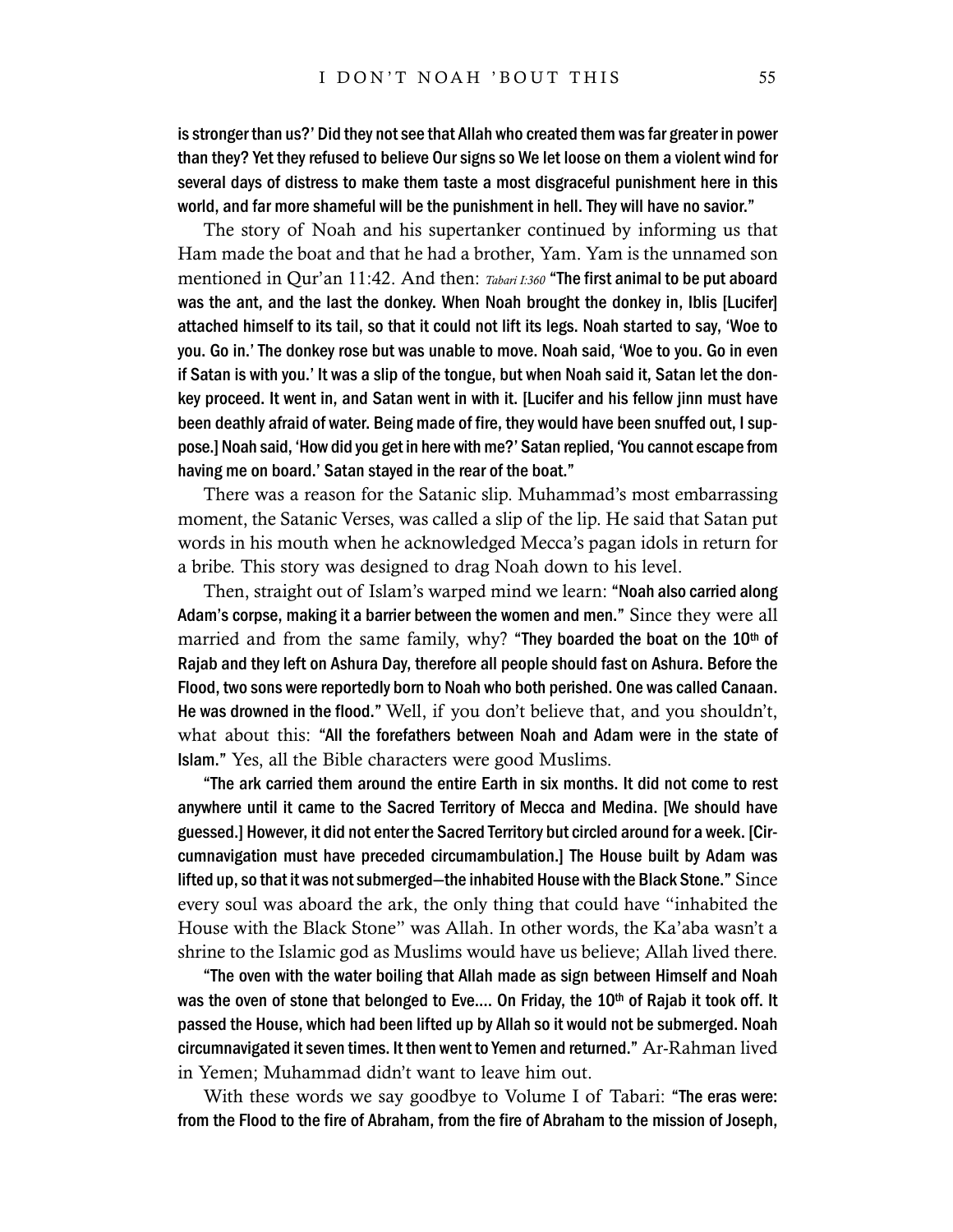from the mission of Joseph to the mission of Moses, from the mission of Moses to the reign of Solomon, from the reign of Solomon to the mission of Jesus, and from the mission of Jesus, to when the Messenger of Allah was sent." So what happened? Did Allah run out of Jews? And since every era is centered around Jerusalem, including Muhammad's only trip to heaven, why is Mecca sacred? Fact is, Mecca didn't exist—nor would it exist for another 3,500 years.

@ = A 0

The Genesis account of Abraham begins in the 12<sup>th</sup> chapter. It's a wonderful story about Yahweh's relationship with man and his covenant with his people. It is also prophetic, warning us about the character of Ishmael and his descendants: "He will be a wild ass of a man. His hand will be against his brother and his brother's hand will be against him. And he will live in hostility with all the world." Sounds like tomorrow's newspaper, doesn't it?

The Islamic version of Abraham unfolds with these words: *Tabari II:49* "Most of the earlier sages have said that Abraham was born during the era of Nimrod bin Cush, while most historians say that Nimrod was an official of Azdahaq. Some have asserted that Noah was sent to Nimrod, against Babylon. We have been told—though Allah knows best—that Dahhak was Nimrod and that Abraham was born during his days, and that Nimrod was his master who wanted to burn him." I beg to differ with the Muslim sages. But since nothing they have said thus far has made any sense, why start now?

I suppose you'd like to know who Azdahaq, Nimrod, and Dahhak are. While Nimrod is mentioned in the Bible, I'll defer to the Muslims with regard to Azdahaq. They say, *Tabari II:3* "Qarishat was tyrannical. One day he became engrossed in thought…Allah transformed him into Azdahaq. He had seven heads and was the one who lived on the highest mountain in Iran. All the historians, both Arab and Persian, claim that he ruled over every clime and that he was a wicked sorcerer."

So with that cleared up, lets see what the Islamic scholars have to say about Dahhak, whom they believe to be Nimrod. "Dahhak reigned for one thousand years after Jam—but Allah knows better. He ruled over all the earth, displaying tyranny and oppression. He killed excessively and was the first to enact the punishments of crucifixion and mutilation. [I don't know about mutilation, but crucifixion was developed by the Assyrians and perfected by the Romans.] He was the first to levy tithes [religious tax] and to mint dirhams." If Dahhak was Nimrod, the great Babylonian king, he was a murdering tyrant. He was also creative. According to the archeological evidence, Nimrod and his wife Semiramis invented the pagan practices that grew to become the basis of Egyptian, Greek, and Roman mythology. His Mystery Babylon religion strongly influenced Hinduism, Islam, and Catholicism. Nimrod is credited with building the first temples, hiring the first clerics, and establishing the first rituals. He was the first to fleece the flock and to control a population via a religious scam. Muhammad would have looked up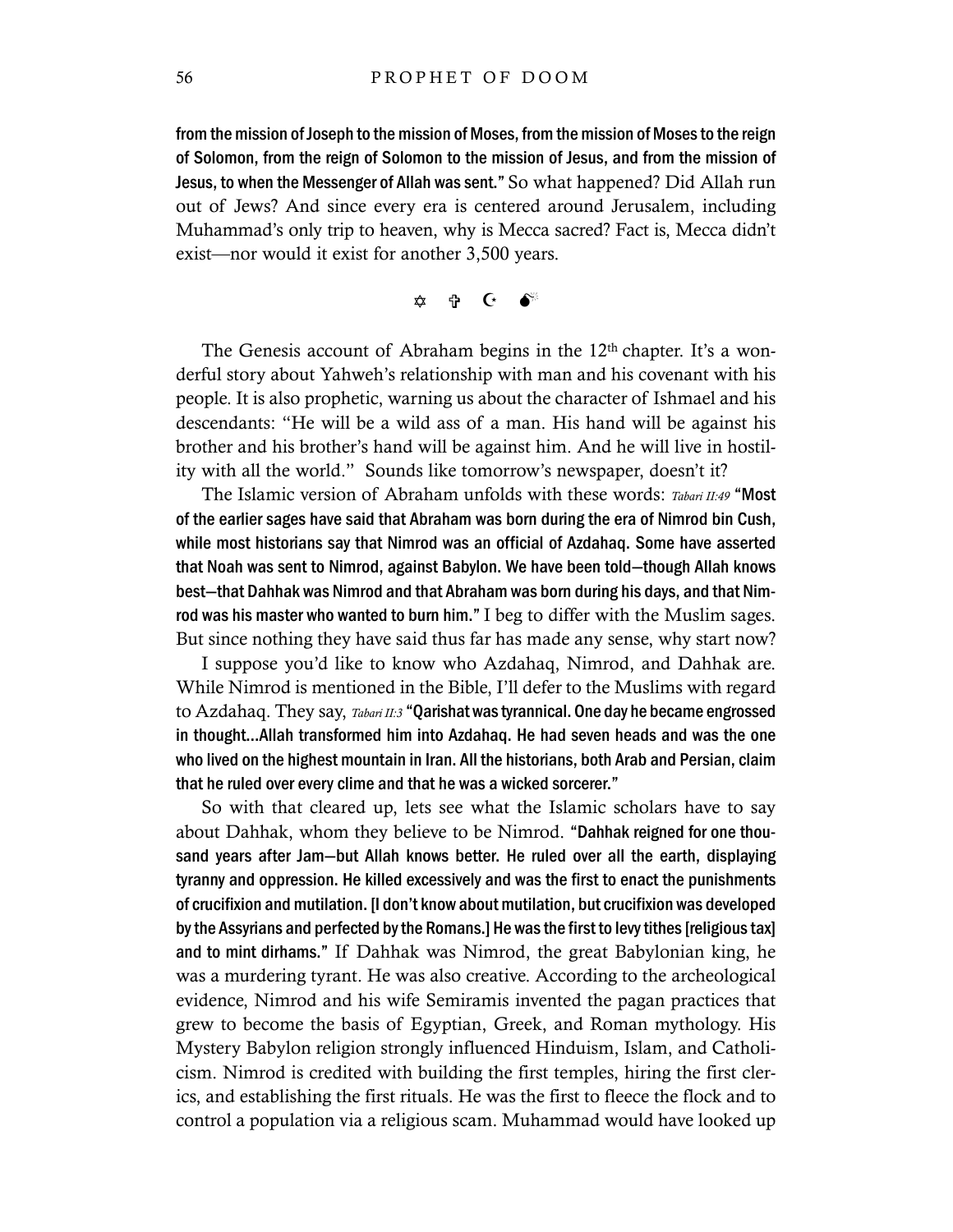to Nimrod as a role model.

This Islamic tradition goes on to claim, "It is said that there were two ganglia growing out of his shoulders, which caused pain. It became so intense he would anoint them with the brains of human beings. For this purpose he killed two men each day and anointed his ganglia with their brains. When he did, the pain would abate." I'm pleased there is a cure for ganglia. Now all we need is a cure for Islam, for it too consumes men's brains.

*Tabari II:4* "A commoner in Babylon rebelled against him. He set up a war banner and many people rallied. When Dahhak heard this he was alarmed and sent the following message: 'What is the matter? What do you want?' The man replied, 'Do you not say that you are the ruler of the world, and that the world belongs to you?'" As a fellow megalomaniac, scam artist, and terrorist murder, Dahhak/Nimrod served to make Muhammad's life seem sane, I suppose.

Let's compare the description we have just read to what Muhammad had to say about himself: *Bukhari:V1B7N331* "The Prophet said, 'I have been given five things which were not given to anyone else. Allah made me victorious with terror. The Earth was made for me…. Booty was made lawful for me yet it was not lawful for anyone else. I was given the right of intercession on the Day of Doom. Every Prophet used to be sent to his nation only, but I have been sent to all mankind.'" Chilling!

Now that I have your attention, let's return to the story. "The rebellious man said, 'Let your thirst be for all the world and not only for us, for you only kill our people.'" Yes, there was a happier time in which Muslims only killed Muslims. Now they reach out and touch everyone. "Dahhak/Nimrod agreed and ordered that the two men slain each day would be divided among all people, not from just one nation."

"Dahhak was Nimrod and Abraham was born during his era…. Dahhak had been a rebel who had seized the people of the land with witchcraft and deceit and had completely terrified them with the two serpents which had been on his shoulders." Let's compare the Dahhak/Nimrod duo, which we are told are one in the same with another inseparable duo, Allah/Muhammad. From surah 3:151: "We shall strike terror into the hearts of unbelievers." From 4:89: "Seize them and kill them wherever you find them." In 4:142 we find: "Surely the hypocrites strive to deceive Allah, and He shall retaliate by deceiving them." Then: *Bukhari:V7B71N661* "Magic was worked on Allah's Apostle and he was bewitched so that he began to imagine doing things which in fact, he had not done." I'm sure these similarities are just a coincidence. After all, one indistinguishable pair claimed to be god and prophet; the other a witch and tyrant. As such, it would be wrong for them to have anything in common.

"Dahhak/Nimrod built a city in Babylon called Harb [War]. He made Nabateans his couriers. The people were subjected to every kind of pressure, and he slew young boys." In continuing with the similarities between Nimrod and Muhammad, you should know that the prophet pressured Arabs to submit to Islam. Those who didn't were slain. *Bukhari:V4B52N260* "The Prophet said, 'If a Muslim discards his religion, kill him.'" Some would consider that "pressure."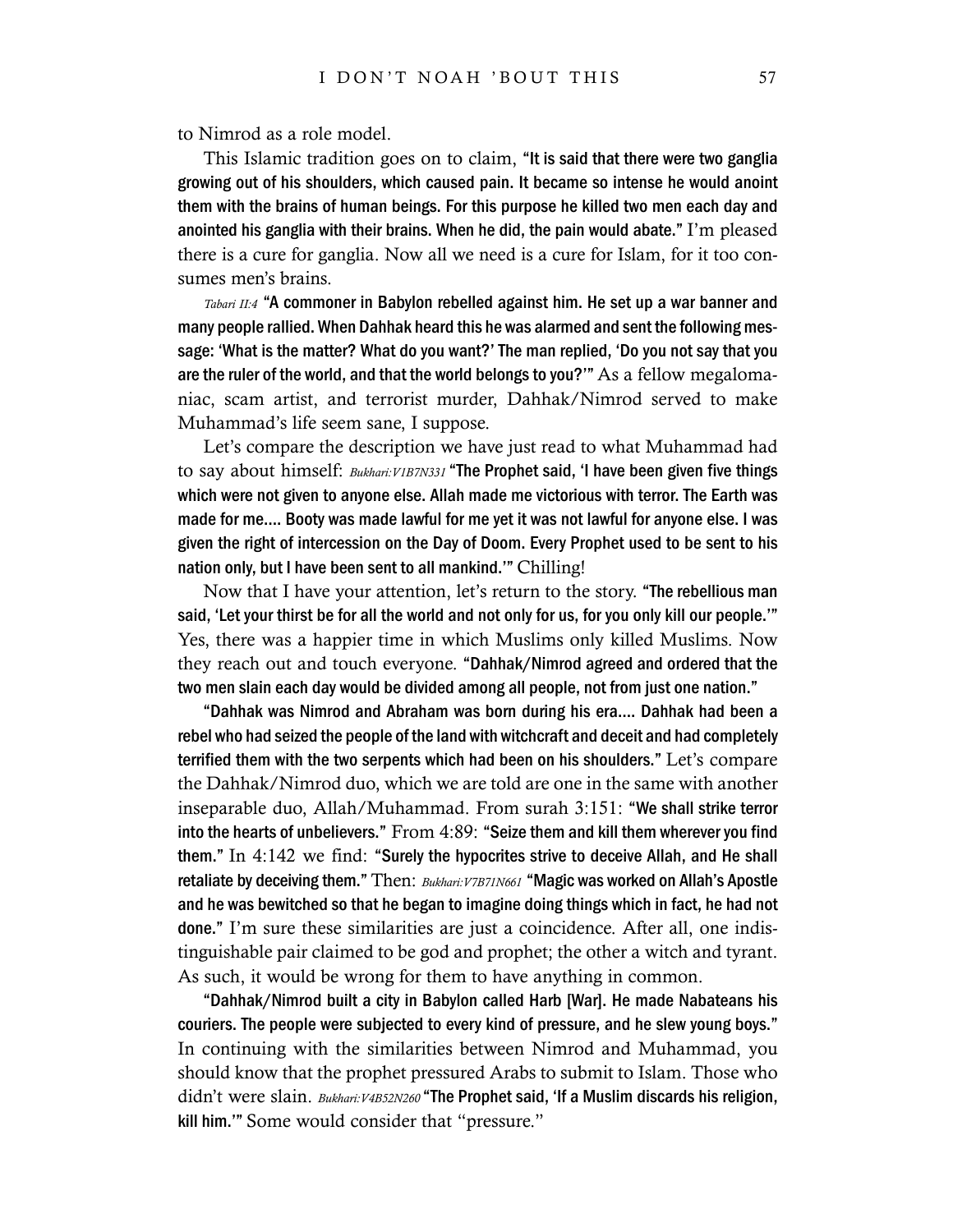In upcoming volumes of Tabari's History and in Ishaq's Sira we will be regaled with Hadith showing Muhammad murdering young boys. In one shameful episode he decapitated an entire tribe, slaughtering every boy over the age of twelve. The Muslim historians are making up these Nimrod myths in order to make Muhammad's murderous behavior appear normal.

To give this tall tale a religious slant, the Traditions wove Noah into the plot. This plagiarized, albeit twisted, account proclaims: *Tabari II:11* "Shem, the son of Noah was the father of the Arabs, the Persians, and the Greeks; Ham was the father of the Black Africans; and Japheth was the father of the Turks and of Gog and Magog who were cousins of the Turks." Then after being told that "Noah slept with his genitals exposed," we learn: "Noah prayed that the prophets and apostles would be descended from Shem and kings would be from Japheth. He prayed that the African's color would change so that their descendants would be slaves to the Arabs and Turks." I wonder if Louis Farrakhan knows this? Probably not—he was too busy corrupting the sniper Muhammad.

We have finally arrived at the real point of the Nimrod stories: *Tabari II:18* "Nimrod was the son of Cush bin Canaan bin Ham bin Noah. He was the lord of Babylon and of Abraham." Muslims were on solid ground so long as they stuck to the Biblical account, but the moment they left it, they buried themselves. Nimrod died seven hundred years before Abraham was born. And Muhammad told us that Canaan died in the flood.

The actual history of the city-states of Babylon, Nineveh, and Ur is fascinating. This is where the stylus first met the tablet. It is out of the land of the Babylonians, Assyrians, and Chaldeans that recorded history began. It was here that the first laws were written, the first business was conducted, the first armies marched, the first students were taught, and the first sermons were preached. Their sermons and swords ultimately shaped the world—even unto our present day. Islam was derived in part from an offshoot of the religious scam concocted by Nimrod in Babylon. The original religion of Abraham in nearby Ur was based upon a derivative masculine moon deity named "Sin." Moon-god shrines like the Ka'aba were erected to him all over Arabia with rites that mirrored those invented in Babylon.

The people of the Fertile Crescent turned the sun, moon, and stars into gods and exported them at swordpoint. The constellations and planets were studied, and astrologists began the occult religions equating their movements to human behavior. This was the first time the masses were subjected to the will of cleric and king by way of divine right. It would not be the last.

Many of Catholicism's rituals, festivals, and doctrines were derived from Nimrod. The devotion to the virgin with child, priests as intermediaries between god and man, the celebration of Christmas, Lent, and Easter are but a few examples of religious trappings from Babylon, not the Bible.

I share this with you not to expose Catholicism's foundations, nor turn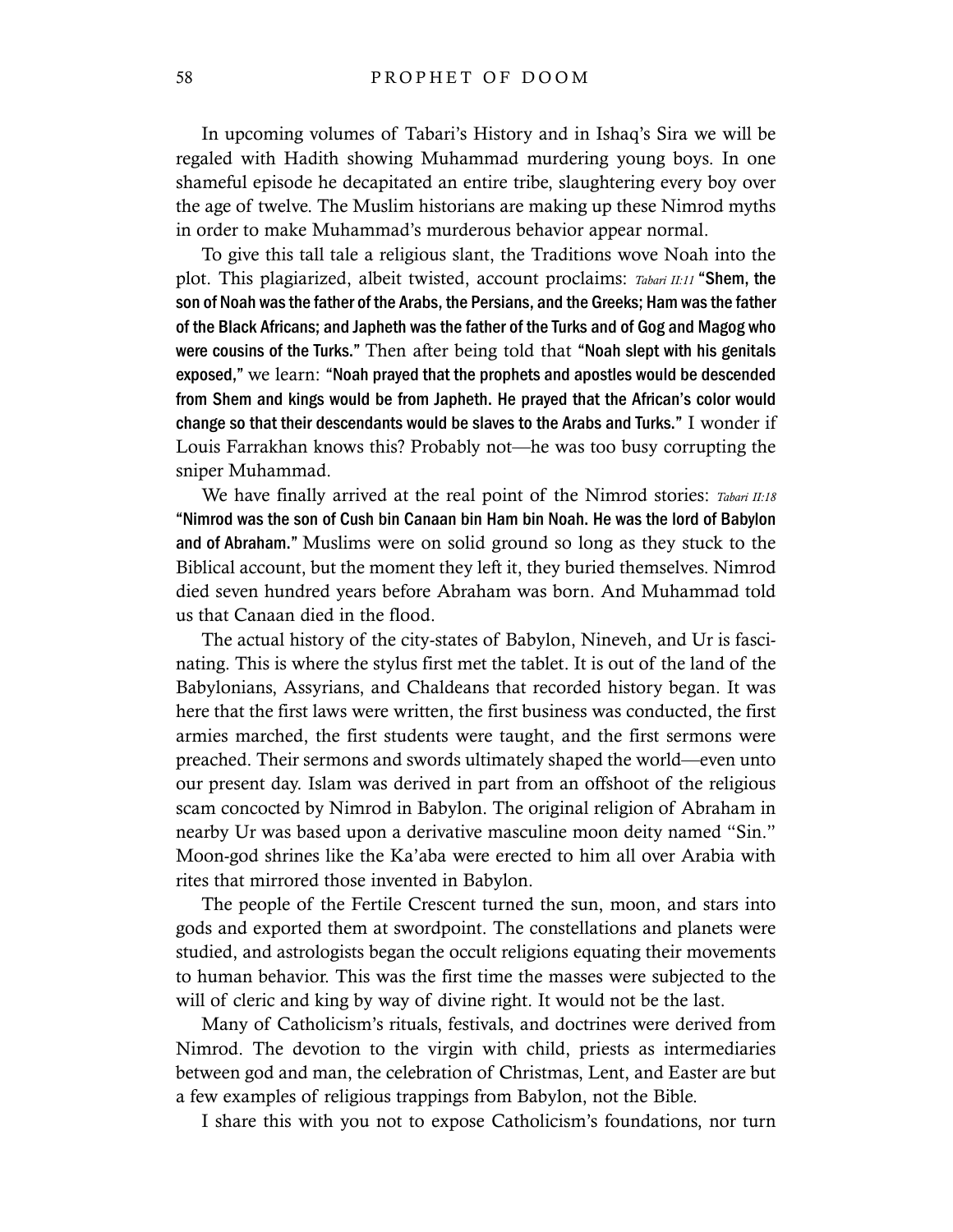this into a mere history lesson, but so you might understand the nature of these Islamic religious traditions better. Up to this point, all we have had to work with is reason and internal contradiction to decide if Muhammad was telling the truth when he recast the Genesis accounts of creation, Adam, Satan, and Noah. Yes, they were incriminating, full of contradictions, and inaccuracies. And yes, Muhammad's agenda of making Mecca and the Ka'aba important and his own rather unprophet-like behavior seem religious was always transparent. But now we have a new tool: history.

Just as the Septuagint and the Dead Sea Scrolls disprove Allah's assertion that the Jews corrupted their scriptures, the clay tablets of Ur, Babylon, and Nineveh prove that Muhammad lied when he tried to reshape Abraham into a compatriot of Nimrod. And this lie is not without consequence. If Abraham was not as Allah claims, the Qur'an disintegrates. Abraham is the lone, thin string that connects Islam to the Bible. And without the Bible, all that is rational and religious in the Qur'an evaporates, and Islam with it.

Abraham's story is repeated thirty times in the Qur'an in fifteen different surahs. We hear Adam's tale of woe four times. Noah was a crowd pleaser; the mocked messenger makes thirty appearances in thirty different surahs. You just can't get enough death and destruction. That's why Lot, Abraham's nephew and a relatively minor Biblical character, débuts no fewer than fifteen times. He too, was recast as Allah's Messenger. The people didn't obey, so wham—fire and brimstone. Moses, the great liberator, prophet, and miracle worker, was the most frequently named character in Allah's book, with a stunning 500 appearances. The longest surah, the 2<sup>nd</sup>, was dedicated to the golden calf the Israelites foolishly crafted in the wilderness. The 10<sup>th</sup> surah is called "Jonah." The  $12<sup>th</sup>$  is named after and preoccupied with "Joseph." The  $14<sup>th</sup>$  is dedicated to "Abraham." The 17<sup>th</sup> is named after the Jews, the "Children of Israel." The 19th derives its name from "Mary," mother of Jesus. The 21<sup>st</sup> is dedicated to the Hebrew "Prophets." Only one is named for Muhammad and just one bears the name of his first god, "Ar-Rahman." "Noah" has a surah named in his honor, but so do the "Pen," "Jinn," "Signs of the Zodiac," the "Sun," and "Moon.

Without the Bible, the Qur'an would be a very thin book. Detached from its influence, Islam loses most of its religious trappings. This is the reason Muslims are so insistent that the God of the Bible and the god of the Qur'an are the same. For if they are not, Islam's reliance on the Bible becomes an insurmountable liability rather than the religion's lone asset.

 $\mathsf{G}\mathsf{F}$ 

As we turn the page we are confronted with some rather astonishing Nimrod fairytales. It's odd that a historian like Tabari would jettison his chronology to insert these randomly throughout his depictions of Noah and Abraham. I'm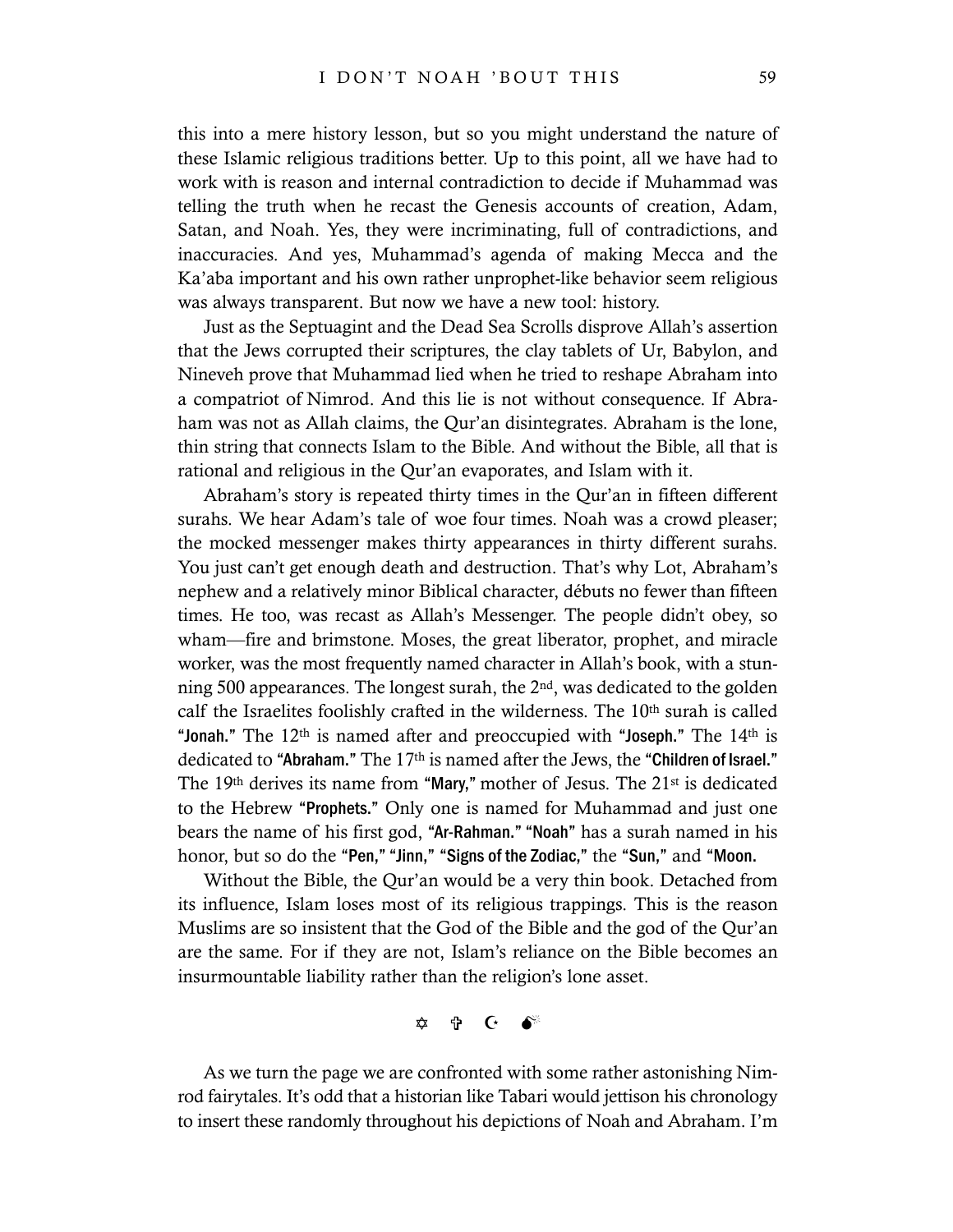surprised that he even presents them at all, but nonetheless, they are there, and thus we must deal with them. *Tabari II:106* "Nimrod's arrogance and rebelliousness against his Lord went on for a long time—some say four hundred years—in spite of Allah's forbearance with him."

The pot calls the kettle black. "Nimrod was ignorant. He was the first tyrant on earth." As a result: "Allah sent gnats against them [the Babylonians, I suppose], and they ate their flesh and drank their blood, and nothing but their bones were left. But Allah gave Nimrod a single gnat which entered his nostril and went on beating the inside of his head with hammers for four hundred years. The most merciful of his friends was he who bunched up his hands and beat Nimrod's head with them."

That really made him mad. *Tabari II:107* "Nimrod vowed to seek out Abraham's God. So he took four eagle fledglings and nurtured them on meat and wine so that they grew up tough and strong. Then he tied them to a chest and sat in it. He suspended a piece of meat over them and they flew up trying to reach it. When they had risen high in the sky, Nimrod looked down and beheld the earth. He saw the mountains crawling below like creeping ants. When they had risen still higher he looked and saw the earth with a sea surrounding it. After climbing still higher, he came into a region of darkness and could not see what was above him nor what was below him. He became frightened and threw the meat down. The eagles followed it, darting downward. When the mountains saw them coming near and heard their noise, they became afraid and almost moved from their places, but did not do so. As Allah says, 'Verily they have plotted their plot, and their plot is with Allah, even if their plot were one whereby the mountains should be moved.'" [Qur'an 14:46]

I recognize that Islamic Hadith are designed to explain the Qur'an, but this one is counterproductive. And sadly, there is no excuse. These fables were concocted a thousand years after the frivolity of pagan myths had been exposed to reason. This is long after Moses, David, Solomon, Plato, Socrates, and Aristotle enlightened the civilized world.

With that in mind, let's examine the Qur'anic problem Muhammad was trying to solve. In the  $41<sup>st</sup>$  verse of the  $14<sup>th</sup>$  surah, we read, "Think not that Allah is oblivious…. Hastening forward, their heads upraised, their eyes staring aghast and their hearts vacant. Warn people of the day when the punishment shall be inflicted upon them. Then will the wicked say: 'Lord, give us a respite, (so) we shall respond to Your call and follow the apostles.' 'What! did you not swear before (that) there will be no reverse for us!'" Evidently the inebriated eagles didn't have reverse either. *014.046* "And they are plotting their plots, but their plan is evident to Allah, even though their plot is so adroit as to make the mountains move." So, there you have it. Muhammad needed to come up with a plot that was capable of making the mountains move for the Qur'an to make sense. The drunken eagle bit was perfect.

The surah that claims Allah isn't "oblivious" ends with these words: *014.047* "Therefore do not think Allah will fail in His promise to His prophet; surely Allah is Mighty, the Lord of Retribution." That's pretty clear, and so is this: "On the day the earth shall be changed into a different earth…you will see the guilty bound together in chains. Their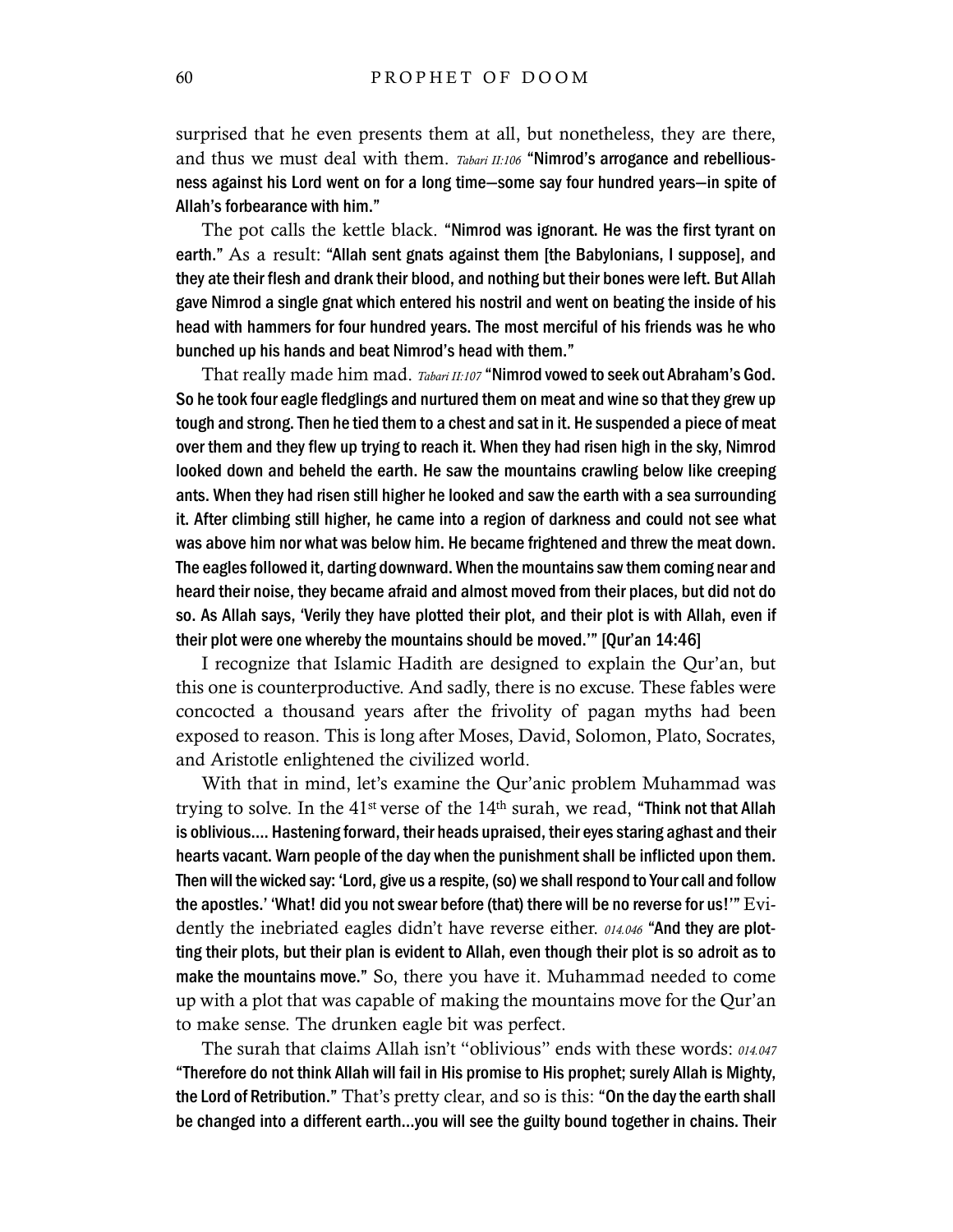shirts will be made of molten pitch and the fire will cover their faces so that Allah may reward each soul." Why do a billion people worship such a sadistic "god?"

The Nimrodian Tradition continues to scuttle any remnant of credibility Islam may have otherwise retained: *Tabari II:108* "They took off from Jerusalem and they fell down in the Mountain of Smoke. When Nimrod saw that this method would accomplish nothing, he began building the tower—taller and taller. Then he voided excrement though it. Allah seized his building by its foundations and the roof fell down upon them and doom came upon them whence they knew not." [Qur'an 16:26] Dare we poke through the excrement and find Allah's little problem? Or do we just chalk this one up to diarrhea of the mouth?

We've come this far. Why give up now? Hold your nose if you must. Verses 22-25 of the 16th surah say that non-Muslims are puffed up with pride (probably from holding their noses) and living in denial. But Allah is on to them like stink on…well, you know what. The Big Guy asks, "'What has your Lord sent down?' They answer, 'Tales from long ago.'" In other words, a blend of plagiarism and stolen Hebrew and Babylonian myths. As you will discover in the "Source Material" appendix, the Islamic clerics in Baghdad who fleshed out the Qur'an in the eighth century attempted to make it seem more religious by usurping myths and fables from the Talmud, uninspired Jewish folklore.

That somehow leads us to this: *016.026* "Those that have gone before them had also conspired; [Have you noticed how many plots there are in the Qur'an? Everybody has a conspiracy going, even Allah.] Then Allah uprooted their structure from its foundation; the roof fell over them from above, and punishment came upon them from where they did not suspect." Okay, I understand. Without the context of the Hadith the Qur'an doesn't make sense. But with the context, *nothing* makes sense.

*Tabari II:109* "Then it fell, and on that day the languages of mankind became confused from fright, and mankind came to speak seventy-three languages. Before that the only language had been Syriac. It was called Babel." In the midst of the stench, there are some pearls. The first written languages, Sumerian and then Akkadian, were created around 3000 B.C. They were used by the Sumerians, Babylonians, and Assyrians. Aramaic, which may have been derived from Phoenician, was used as the basis for Syriac some 3,000 years later. But the confession is enlightening. The Syrian Christians were the first to write Arabic. They developed its alphabet in the sixth century. Written Arabic, from which the word "qur'an" was derived, didn't make its way into Central Arabia, and therefore to Mecca, until after Muhammad alleges the Qur'an was "revealed" to him in *Arabic*. So this ridiculous notion that Syriac was the first language is designed to solve a problem our Muslim pals have with their timeline. The alphabet of the Qur'an was actually *unknown* when "the book" was revealed.

As we move through this collection of "inspired" Hadith, we are given another glimpse behind the veil of Islam. "'We are only growing farther from heaven,' Nimrod said. 'Descend!'" Now you know which direction to look to find